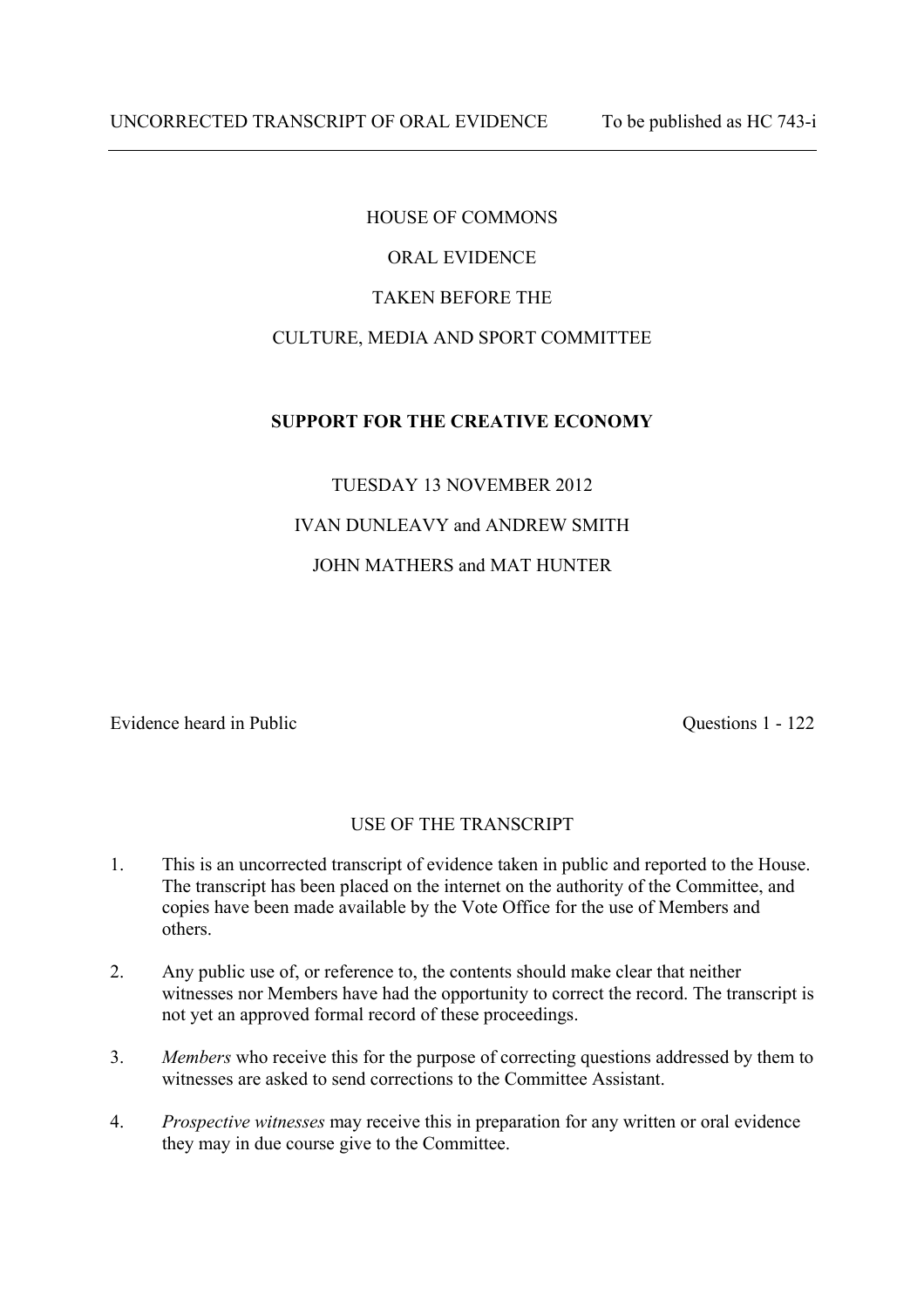Oral Evidence

Taken before the Culture, Media and Sport Committee

on Tuesday 13 November 2012

Members present:

Mr John Whittingdale (Chair) Mr Ben Bradshaw Angie Bray Tracey Crouch Philip Davies Paul Farrelly Steve Rotheram Mr Adrian Sanders Jim Sheridan Mr Gerry Sutcliffe  $\frac{1}{2}$  ,  $\frac{1}{2}$  ,  $\frac{1}{2}$  ,  $\frac{1}{2}$  ,  $\frac{1}{2}$  ,  $\frac{1}{2}$  ,  $\frac{1}{2}$  ,  $\frac{1}{2}$  ,  $\frac{1}{2}$ 

**Examination of Witnesses** 

*Witnesses:* **Ivan Dunleavy**, Chief Executive, Pinewood Shepperton plc, and **Andrew Smith**, Director of Strategy and Communications, Pinewood Shepperton plc, gave evidence.

**Chair:** Good morning. This is the first session of the Committee's examination of support for the creative economy and I should like to welcome, as our first witnesses, Ivan Dunleavy, the Chief Executive of Pinewood Shepperton, and Andrew Smith, the Director of Strategy and Communications.

**Q1 Mr Sanders:** Can you give the Committee a brief overview of your businesses, the services you provide and the clients you attract?

*Ivan Dunleavy:* Pinewood Studios is most well known for its fantastic heritage of film-making, but in reality our business is providing the infrastructure that producers of content use. We are a support services activity and increasingly we are participating more in broader services provided to the creative industries. Our vision for the future is effectively to create a one-stop shop of those services for content producers and to leverage our investment across the range of activities that would be uneconomic for them to create for each individual production. We now have an international focus and the Pinewood brand is currently in four territories around the world. We would like to continue to expand that focus. As an example of the wider range of services that we provide, we are investing our own financing in qualifying film production here in the UK and have recently raised third party funds to invest in those kinds of productions alongside Pinewood's own investments.

**Q2 Mr Sanders:** What proportion of your clients are based in the UK?

*Ivan Dunleavy:* In the UK, 100% of our clients are UK production entities. Much of our film activity will, of course, be associated with and financed potentially by some of the Hollywood studios.

**Q3 Mr Sanders:** Has there been any significant change to your business in recent years, for example the mix between games, TV, advertisements and film?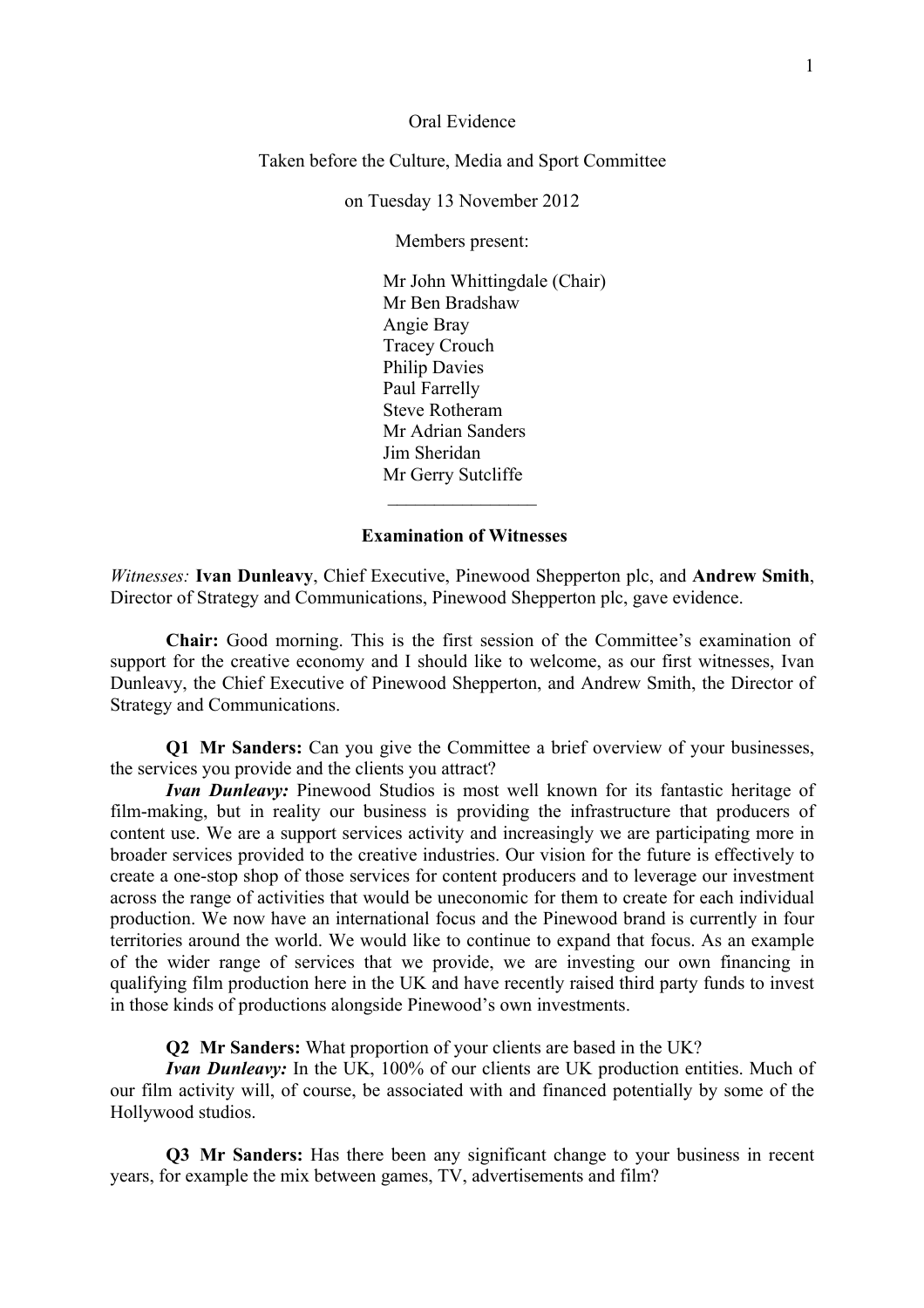*Ivan Dunleavy:* Having started off with that wonderful heritage of films that I referred to, our focus is more increasingly on the screen-based sector. We are now seeing more videogames participants at our studios at Pinewood or Shepperton. We are undertaking a lot of television, particularly some of the larger television productions, the former driven television programmes like *Got to Dance* and *X Factor* and that kind of television show. I think what is interesting is the reason for that, and it goes back to that point about leveraging infrastructure across what is becoming increasingly the same kind of production activity. I am sure the Committee will be familiar with the phrase "high-end television". That is effectively shot and produced in an almost identical way to a feature film and so our ability to use our assets flexibly is a key component to the increasing level of activity that we have seen in recent years.

**Q4 Mr Sanders:** In relation to the high-tech side of the operation, games for example, who at the beginning invested in the infrastructure that was needed for that? There is a great deal of computer kit required. Was that driven by Pinewood looking to the future or did it come in as a result of people bringing it with them in order to use the facility?

*Ivan Dunleavy:* The digital world is with us, and we have been investing incrementally over the last decade in improving our digital capability. Historically, we have been using that principally for film and television, but increasingly we are using our data services, our large storage capacity and our fibre optic network to service videogames producers. It is around the theme of: it is very expensive for an individual producer to create and we can get better and more efficient use out of it by providing it to them when they need it rather than having it sitting idle when they do not need it.

**Q5 Chair:** Can you tell us a little more about the competitive position of Pinewood? Are you finding it harder to persuade very mobile film investment to come to the UK, and who are the major competitors? Is it Eastern Europe, North America, Asia?

*Ivan Dunleavy:* We are competing globally. It is really against the world. The kind of large budget productions that we are very associated with have the financing and the budgets to choose where they go. Inevitably, their first decision is to run a slide rule over the costs in any territory of the world, and we compete on quality and efficiency. The UK is a high-cost territory and we recognise that, so we have to compete on efficiency and skills, and drive that efficiency. But it would be perfectly possible to rent a disused car factory in Michigan to use as a facility in which to film a single project so in that sense we are competing with anybody and everybody. We are the largest studio facility in Europe. We are directly comparable with anything that is available in the US in terms of scale and we would argue that the skills in the UK are as good as anywhere else that you will find in the world.

**Q6 Chair:** As good as? *Ivan Dunleavy:* As good as.

**Q7 Chair:** Let's say I am going to make *Mission Impossible V*, what is your pitch to me to make it at Pinewood? I know one was made in Australia and others have been made around the world.

*Ivan Dunleavy:* Increasingly, such productions are sensitive on cost and typically it would cost in excess of \$100,000 a day to keep that style of production running. If you lose a day's production value, it is a real cost to your bottom line. The UK, and Pinewood in particular as a centre of film making activity here in London and the south-east, has the ability and flexibility to call on services from any discipline that is needed in your production of *Mission Impossible V*. That is a key attribute to the offer in the UK and Pinewood's offer. But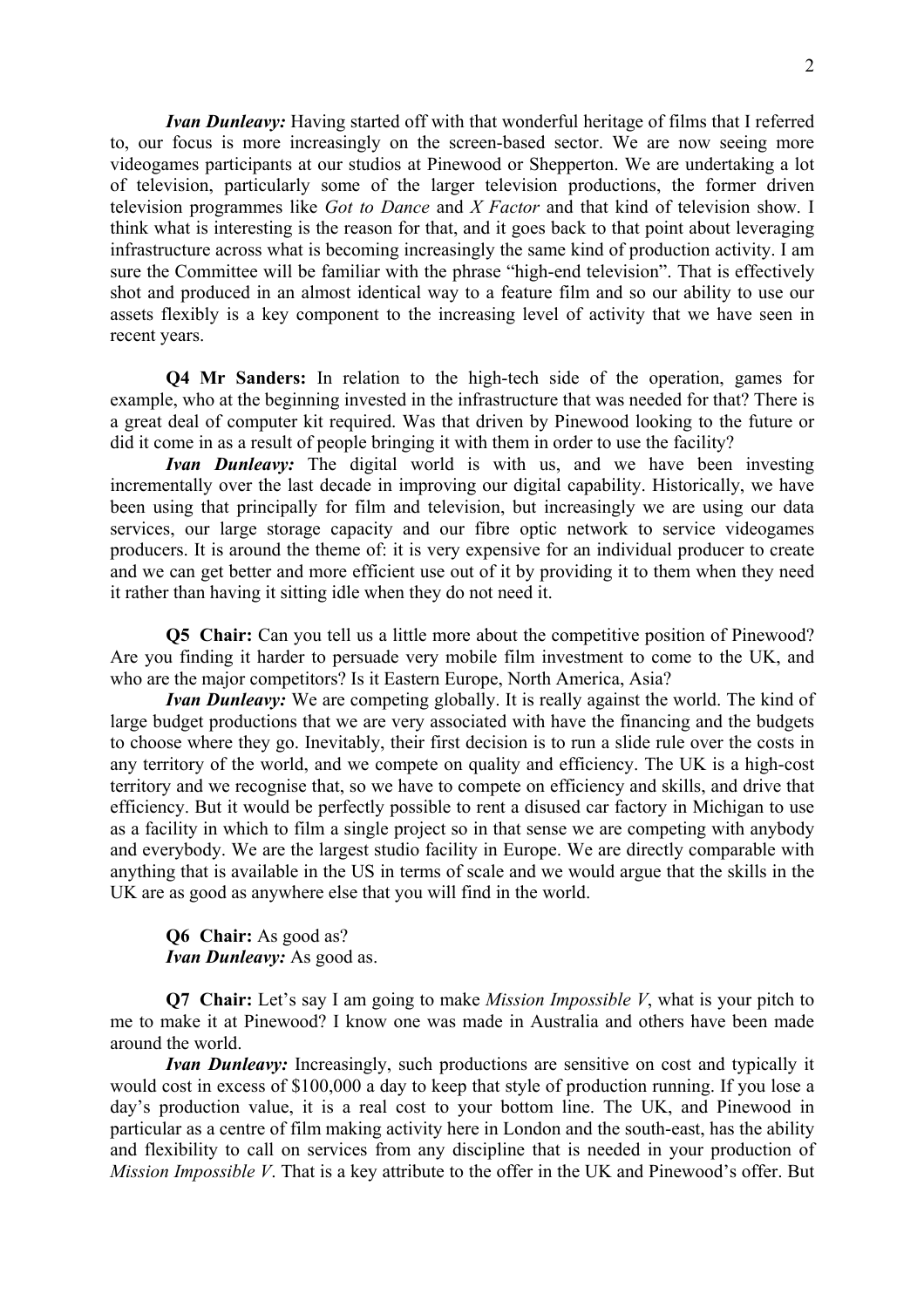security, for instance, is of paramount concern. If you are investing those kind of sums of money in your production, you do not want bits of footage leaking out into the internet. When you refer to fibre optic cables, they are private networks. That is not material going over the internet, because people need to protect it from leaking out and disrupting the economy of their release into the future.

**Q8 Chair:** That is very interesting. Is the security of the studio and production a serious consideration of a film-maker?

*Ivan Dunleavy:* Physical security and intellectual security is a vital component, and we are blessed with a good regime in this country.

**Q9 Angie Bray:** You talk about the importance of being competitive and that we are as good as anywhere. Is there anything that you would say we are actual world leaders on?

*Ivan Dunleavy:* It is my nature to be slightly modest on these things. I think we have a world-leading advantage in terms of our skills and our creativity in this country. If I was being too modest, forgive me.

**Q10 Angie Bray:** But is there anything that you would single out where we are really leading the world, for instance animation? Is there something where we have a head start?

*Ivan Dunleavy:* Our post-production houses here in the UK are world leaders. They are top of the class. For film production, if you look at the end credits of a feature film you will see a huge range of skills and I think it is the ability to have best in class in all of those skills that is the uniqueness of the UK's offer.

**Q11 Chair:** For post-production in London you do not need to use Pinewood, presumably? You could make the film in Hungary and then still do post-production work over here?

*Ivan Dunleavy:* That is true.

**Q12 Jim Sheridan:** It is perhaps a rather naïve question, but from a British perspective, the legacy from the Olympics when we saw Daniel Craig and the Queen and that magnificent event that was shown all over the world, has that helped your industry? Is there any tangible evidence that it has helped your industry?

*Ivan Dunleavy:* It has been a huge profile raiser and a magnificent advertisement for the UK. We were particularly privileged to have a lot of film themes through that opening ceremony. I think the excerpt you referred to with Daniel Craig was just simply wonderful and caught everybody's imagination. Hopefully, I will not need him in the Committee room, if you have seen *Skyfall*.

**Q13 Tracey Crouch:** I want to turn briefly to the issues around policy and barriers to growth. In what ways do you look to the Government to co-ordinate better its policy response to the creative industries?

*Ivan Dunleavy:* There has been a growing knowledge of, firstly, the value of the creative industries in terms of its economic power in the UK economy, and more recognition of that would be welcome. It is a diverse sector, but at its core it is the creative spark. The initiative on film tax relief, in terms of policy, has been a tremendous success, and we hope that the Government's consideration of high-end television, animation and videogames will bring equal success. Particularly in film—and it perhaps goes back to the point about being overly modest—sometimes we do not set ourselves enough of a goal within the sector. In terms of the agencies that apply to film, for instance, sometimes we are guilty of thinking that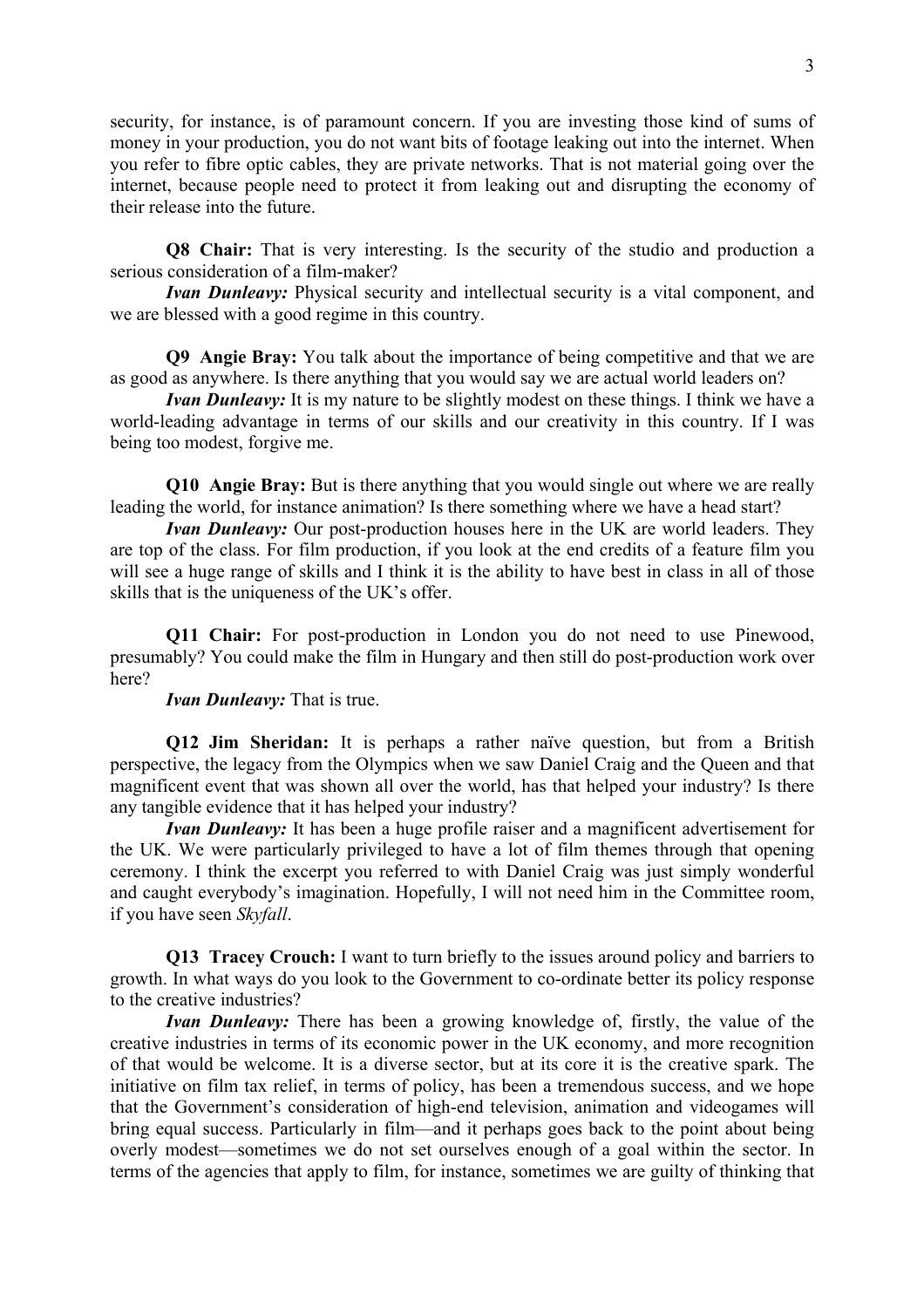last year it was a success—I would rather say, "How good could it have been?" and look to raise the bar in that way.

**Q14 Tracey Crouch:** How good could it have been?

*Ivan Dunleavy:* It would certainly be better than just simply targeting a positive trend. *Andrew Smith:* I think the other trend that we have seen probably goes back to a document called *Creative Britain* that really pulled the creative industries together. That was several years ago. Since then you have seen much more engagement. For example, the Treasury's Growth Team has been down with us recently looking at barriers to growth. You have the CBI, and John Cridland particularly, championing the creative industries, and it is a fundamental part of their *Playing Our Strongest Hand* document, in which it is one of the sectors for growth. The creation of the Creative Industries Council, bringing Government together, has been a big help.

**Q15 Tracey Crouch:** Do you think that Government Departments should be represented on the Creative Industries Council or just given a role in policy development?

*Andrew Smith:* You have DCMS and BIS and the council is chaired by the Joint Secretaries of State. I think it would be helpful, particularly as it is a key growth area of the Treasury and the Government, if there was some Treasury representation because growth is clearly incredibly important for this sector.

**Q16 Tracey Crouch:** Would you like a seat on the Creative Industries Council? *Andrew Smith:* I think there are enough people around the table at the moment.

**Q17 Tracey Crouch:** What major films have been lost to the UK as a result of the studio capacity constraints that you mention in your written submission?

*Ivan Dunleavy:* By way of example, there is a production called *47 Ronin* that has not yet hit the cinema screens. We were unable to provide all of the services for that film. It was shot in Hungary. There are lots of other examples, and that includes television and I am particularly conscious of the impending demand that may come from high-end television. For something like 18 months now, our studios have been saying to customers, "We can't fit you in". That is becoming known among the community and that is not good news for the UK. It is not that everything has to come to Pinewood, but we are treated as a bit of a bellwether of what the sector is doing.

**Q18 Tracey Crouch:** You referenced planning as one of the issues there. How do you think the planning system could be changed to prevent this happening in the future?

*Ivan Dunleavy:* We would argue that growth and jobs are of paramount importance at the moment, and we have had a planning application rejected. We are not simply going to do nothing about that. We will seek more planning consent. We recognise that we have to make a special circumstances case in our particular instance. The only land that is available to grow is greenbelt land, and we understand the sensitivity of that, but let me give you a specific example. In our application we had a training academy as part of what we wanted to build, and the view was taken that that was not a special circumstance. It was a training academy for the film industry. I think there is no better place to put training than actually on the shop floor, but we will not be able to do that in our next application.

**Q19 Tracey Crouch:** That is very interesting. What more do you think the Government can do to help the industry?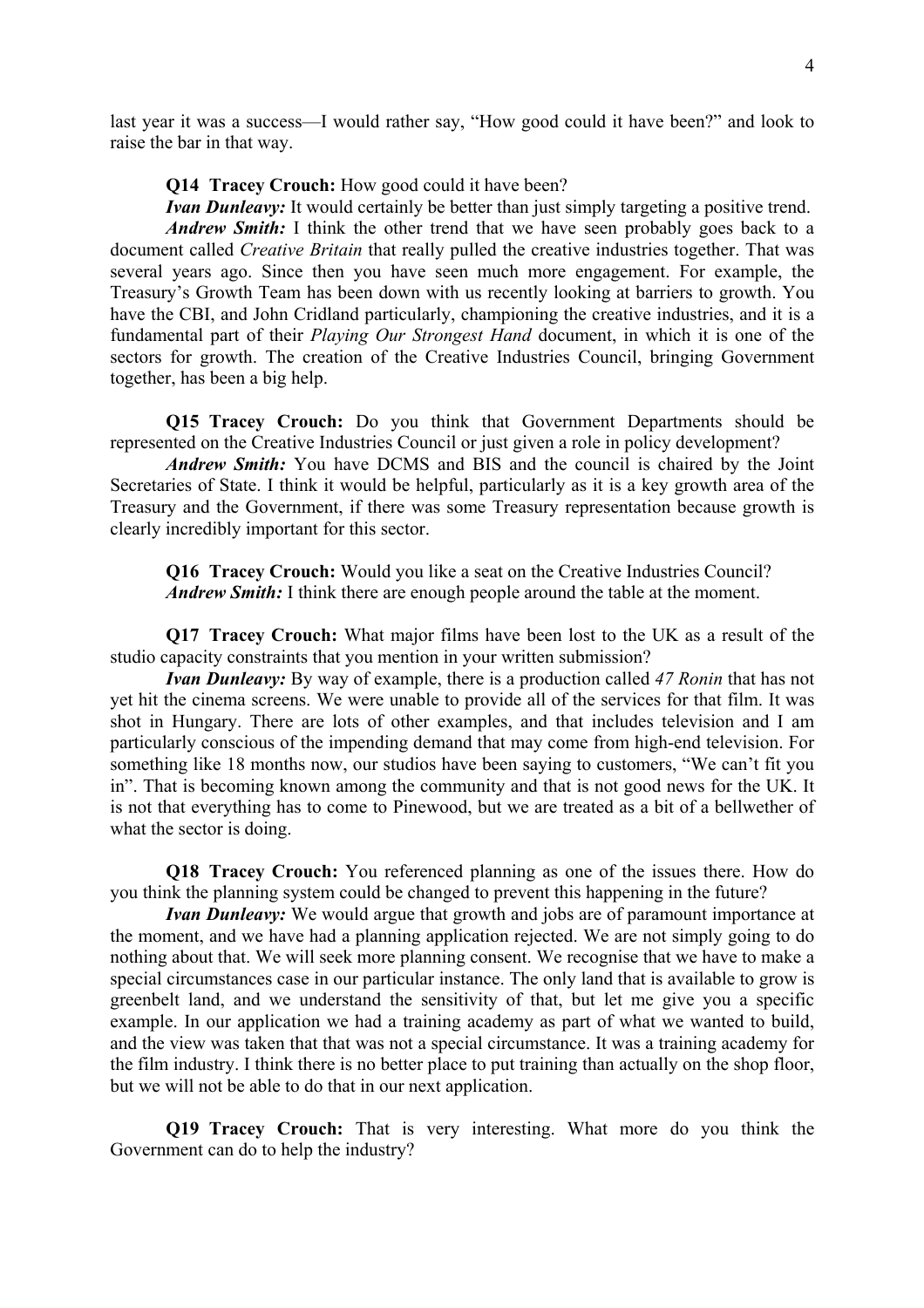*Ivan Dunleavy:* Like other businesses, we would talk about working progressively on things like planning, on regulation, those kind of activities, but it would be helpful if we could foster a more goal-orientated objective within the sector.

**Q20 Tracey Crouch:** Do you think that other national governments across the world are better at helping their creative industries than the UK Government has perhaps been?

*Ivan Dunleavy:* I think what the UK Government has done in terms of film tax relief has been incredibly successful, but one looks at governments such as in Canada where they have taken a whole view across the creative sector and are very aggressive in the way they commercially target growth for the creative economy.

**Q21 Mr Bradshaw:** On the specific planning problem you are having at the moment, how effective do you think those Government departments that one would think would be your cheerleaders—DCMS, BIS, even No. 10 and the Treasury—have been in your support when battling with the CLG and the local authority?

*Ivan Dunleavy:* We have had representations from the officials to come back and not be disheartened by the initial failure, and that has been helpful. I think the joined-up approach, which my colleague Andrew referred to, between BIS and DCMS is to be welcomed and we are pleased with that.

**Q22 Mr Bradshaw:** Do you think they have been battling as hard as they can on your behalf?

*Ivan Dunleavy:* Within what is permissible, yes.

*Andrew Smith:* The last time in the application we had all-party support and Jeremy Hunt as DCMS was battling. I think you made representations yourself. We had Don Foster. We had a lot of national political support. Where it fell down was the planning inspector. I don't think she understood the concept and so it was fundamentally flawed when it went up to CLG.

**Q23 Paul Farrelly:** I want to explore this a little further, because I remember seeing the maps when we visited some time ago. Your planning application was not simply turned down at a local level; it was referred to the Secretary of State, who used his or her discretion and then it went to a planning inquiry. Is that correct?

*Ivan Dunleavy:* Yes, it went through a planning inquiry, but I think the report from the Planning Inspectorate was such that the Secretary of State had little option other than to adhere to the negative recommendation.

**Q24 Paul Farrelly:** Was it stated in that report that a training academy was not an exception?

#### *Ivan Dunleavy:* Regretfully, yes.

*Andrew Smith:* As I think you probably know, the greenbelt is not written around the Pinewood site. It is around the buildings. The only area we can expand and need to expand is on the greenbelt, but it is incumbent on us to make these very special circumstances.

**Q25 Angie Bray:** There has been a change in emphasis with national planning guidelines and driving through important infrastructure. Are you saying you think there is a real case for the creative industries to be seen as something that is an important part of infrastructure driving growth and that, therefore, you should be treated in that way?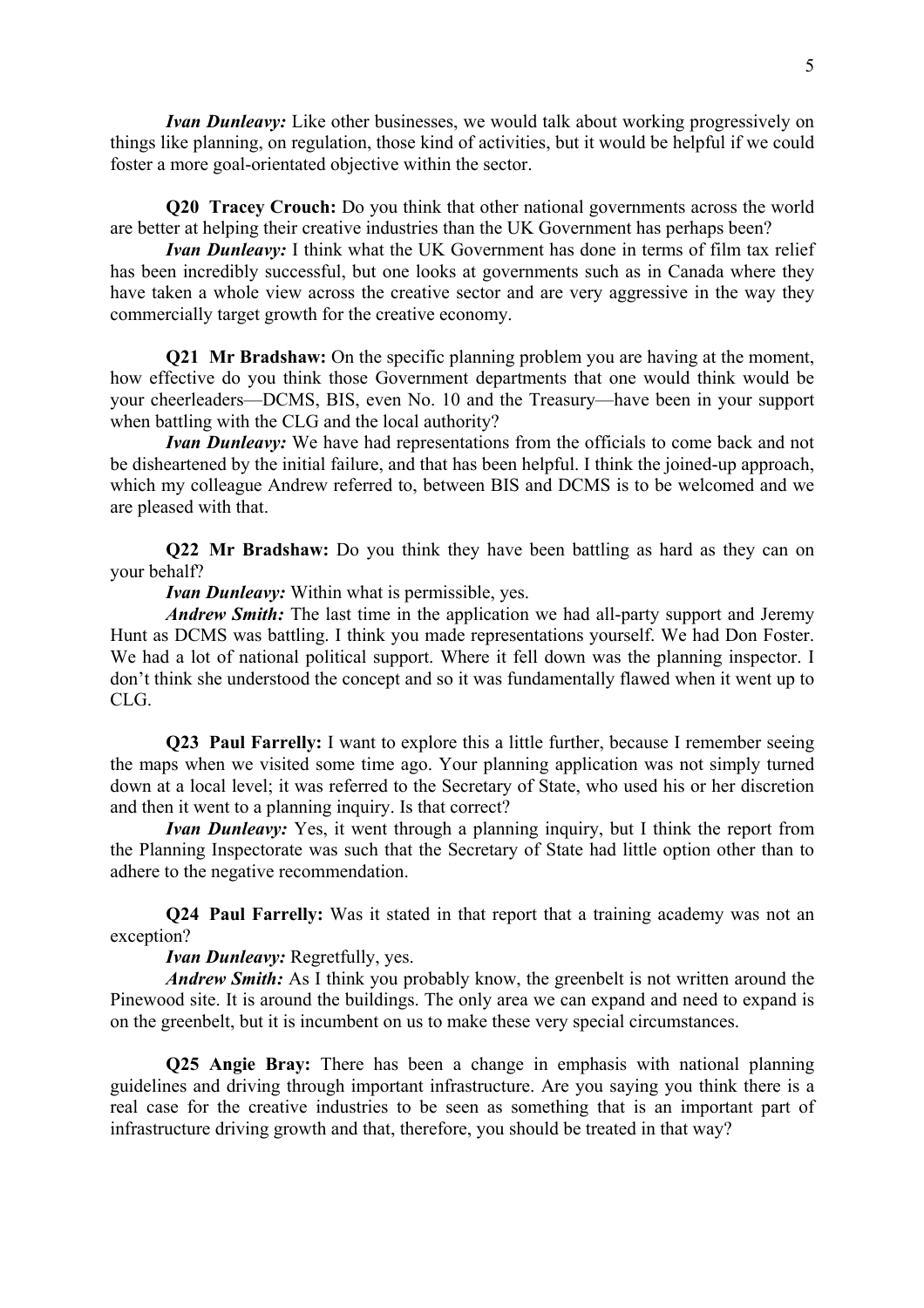*Andrew Smith:* I think the infrastructure around the creative industries is just as important as airports, roads and rail, particularly as it is a clear growth sector of the economy. Yes, I do think so, and that is something that we are going to talk to the Treasury about.

*Ivan Dunleavy:* Having referred earlier to the fact that we leverage our infrastructure to provide a cost-effective solution to our clients, the core of our argument is that the most sensible place to add to the infrastructure is where it already exists, because that is where you get the cost benefit.

**Q26 Mr Sutcliffe:** Can we move to tax incentives and funding issues? You say in your written evidence how important the introduction of the tax relief in 2006 was. Can you quantify that in terms of what that has meant in terms of UK films in cinemas?

*Andrew Smith:* If you look at the private sector investment and expenditure that has gone into the film industry as a result of that policy, there is a £100 million development at Warners at Leavesden, Pinewood has invested around £70 million over that period, and we are looking at our new development that would contribute another £200 million. If you round it up and look at other studios as well, you are probably talking about approximately £1 billion of private sector investment as a result of stability of policy. Then if you look at the contribution that the film industry makes—and we commission a report with the various agencies every other year—it is about £4.6 billion to UK GDP. So it has worked very well. For every £1 the Treasury spends they get £12 back.

**Q27 Mr Sutcliffe:** Building on that success, you are looking now for that to go further. Ivan, you talked about high-end television. Do you think that definition of high-end television is robust enough? Does it catch everything that you want to catch? Also in your submission you said you would be happy for tax reliefs and tax incentives to go to other sectors such as games and other things. How would that work?

*Ivan Dunleavy:* There are two parts to that question. I think the model that has been employed in film tax relief has worked incredibly well, as we have just discussed, and applying that model, with rigorous checks, in the other sectors is to be welcomed. We particularly think it is beneficial because increasingly the production methods for that kind of screen-based material are very similar to the way film is produced. If you are watching a computer game, you want to see it on your 50-inch television screen and see the same kind of quality that you see from a feature film. It is important that there are benchmarks. I understand that the current proposal is to be set at around £1 million of expenditure per television episode, for instance, on high-end television. I think that is a sensible level. What we do not want to do is fall into the trap that has existed in previous structures, where it was open to abuse. In that sense, it is well envisaged.

**Q28** Mr Sutcliffe: So you think it is well defined? *Ivan Dunleavy:* We have yet to see the detail of course.

**Q29 Mr Sutcliffe:** Yes. You talked earlier about the capacity issues. If you are successful, will there be capacity issues to stop the growth because the incentives will be there? How will you deal with that?

*Ivan Dunleavy:* I hope we can double Pinewood and we will still have a capacity problem.

*Andrew Smith:* It was refreshing that the Treasury acknowledged, in their consultation document on the creative tax reliefs, that there was a need to create the necessary mass of infrastructure and skills in order to cope with the increased demand, and that is very important.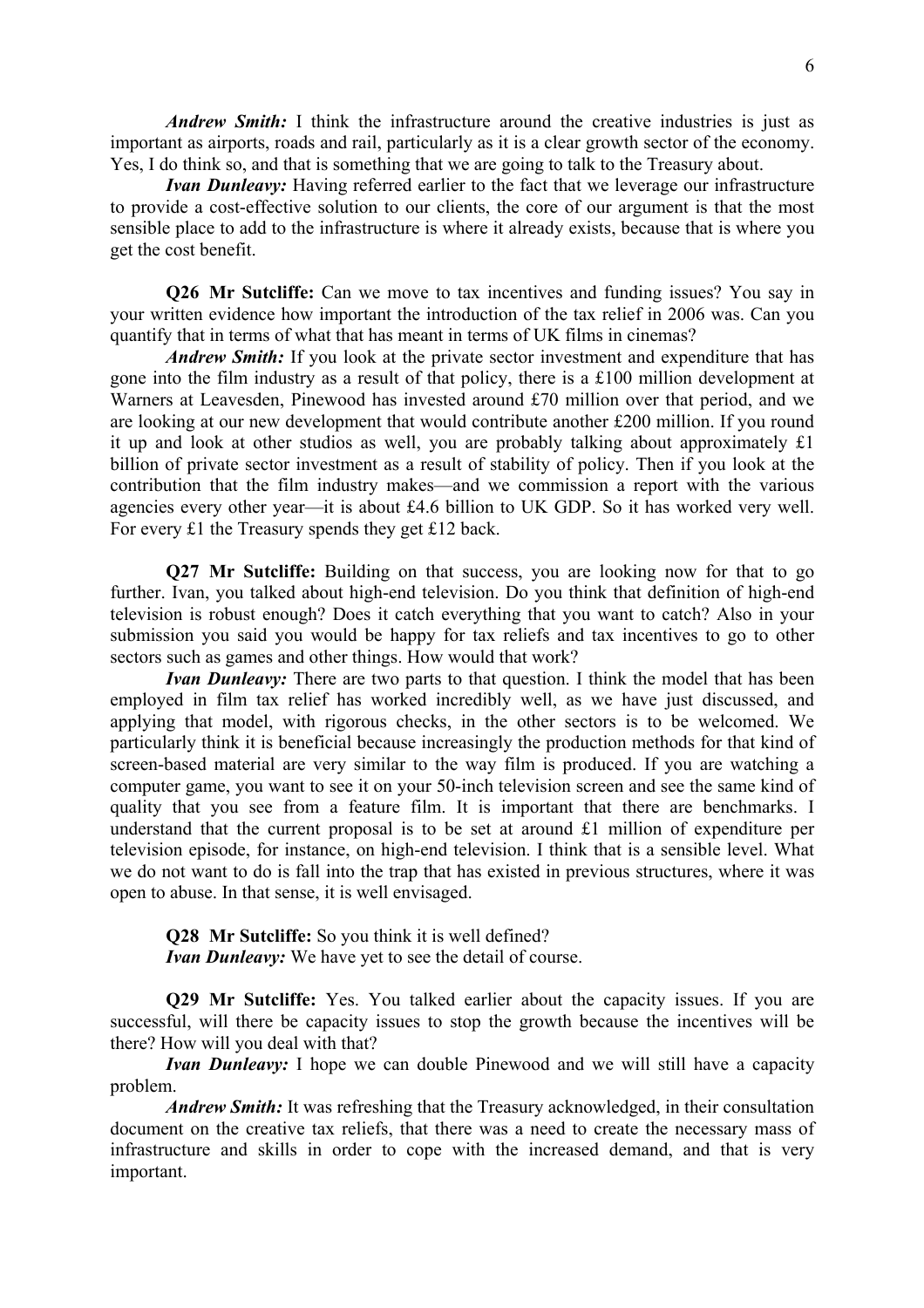**Q30 Mr Sutcliffe:** Good. Moving on to other sources of direct funding, what would you single out to be particularly important? Who benefits from the BFI's new Film Fund and when and why isn't tax relief enough? There could be opportunities when it might not be enough.

*Ivan Dunleavy:* The increased funding that is now becoming available through the Lottery to smaller independent productions is to be welcomed. In part, some of the issues are not necessarily just about funding the production, they are also about funding the distribution of the film or the project and making sure they can get to market and find the audience that the BFI aspire to. That is a work-in-progress issue. But I think the actual mechanisms that now exist between the public funding, which comes from the BFI, Lottery-led, or BBC Film or Channel 4 Film, is really supporting that UK independent sector.

**Q31 Mr Sutcliffe:** Do you think there is a development in terms of the public's understanding of the value of the creative industries? I know in my own region in Yorkshire, Film Yorkshire and all the bodies that are around there. Are you confident that the man and woman in the street gets the impact of the creative industries?

*Ivan Dunleavy:* I do not think they understand how much it is worth to the economy. I think they value the cultural inputs, and they certainly recognise that James Bond and Harry Potter play internationally, but when I say to friends and people I meet that the creative economy is worth 7% of the UK economy, they are staggered. It is a very broad church, but it is a sector that we are very good at and we can use it to rebalance part of the economy.

**Mr Sutcliffe:** We need to develop further.

**Q32 Steve Rotheram:** Mr Dunleavy, you said that film tax relief has been extremely successful. You have also mentioned some of the statistics—the industry being worth £4.6 million in GDP and the £12 return for each £1 invested. But just following on from Gerry's questioning, to encourage a reduction in tax relief or direct funding—you might argue, conversely, that that should not happen—could more be done to promote private investment or should there be an increase in central Government funding? Could you perhaps highlight in your response how you have attracted overseas investment?

*Ivan Dunleavy:* This may be a slightly long answer and let me try to illustrate a path to get to where you want to get. Exports of UK film was worth about £2.1 billion in 2010. That is the last statistic that is out there. The global film economy is worth about \$86 billion. Sorry to mix currencies. The bulk of UK film export goes into the USA. We have about a 10% market share of the US market. For the rest of the world, that market share is less than a third of 1%. If we could create more exports of UK films, that would clearly create more funding and financing opportunities, and that may be the route to a more successful UK film industry.

*Andrew Smith:* China's box office is predicted to grow by 23% between now and 2016. They have 9,100 screens. They are putting up eight new screens a day. There are some challenges in China because they have a foreign film quota, but if we could get a small proportion of that box office, then you can see real potential in increasing film exports.

**Q33 Steve Rotheram:** But you have not explained how you are doing that. Both of you used the phrase, "If we could create". How do we create?

*Ivan Dunleavy:* It is certainly something that we, as a business, are wrestling with to try to create those opportunities, but we are starting from a very low base. At the moment, we can't even measure how much UK film goes into China. That seems like a flaw in the industry's thinking and if we can do more about that, that would be welcome.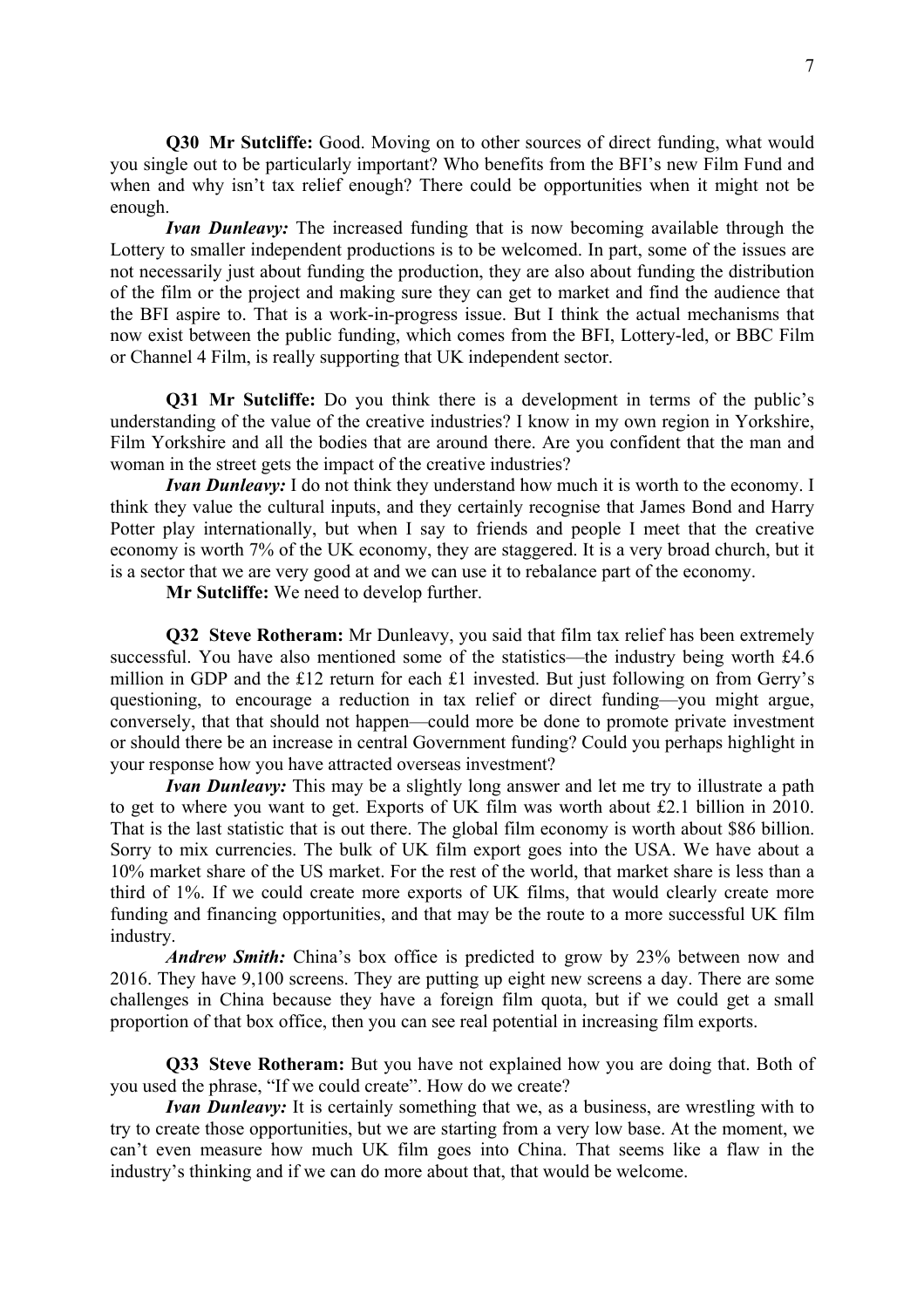**Q34 Steve Rotheram:** To go back to the original question, is it something that central Government could help the industry with, or do you think that you need to stand on your own two feet and get some private sector investment that would enable you to do exactly what you have highlighted?

*Ivan Dunleavy:* I think it is a combination of both. China is a particular territory with its own set of rules. In other territories around the world perhaps private sector should take the lead rather than Government.

**Q35 Steve Rotheram:** Could you briefly outline what overseas investment you have been able to attract into your business?

*Ivan Dunleavy:* The Film Fund I referred to earlier is the Isle of Man, so it is slightly overseas.

**Steve Rotheram:** It is from Liverpool.

*Ivan Dunleavy:* Our partners in our international studios are all either provincial governments or, in the case of Malaysia, the Sovereign Wealth Fund of Malaysia is partnering with Pinewood to build a brand new studio adjacent to Singapore. That speaks, perhaps, to the power of our brand and the heritage that has been built up over the 75 years that Pinewood has been in existence.

**Q36 Paul Farrelly:** I have a couple of questions to do with tax relief. The Oxford Economics study concludes that for every £1 invested from the Treasury in terms of tax relief given, £12 in GDP is generated. Are those figures accepted by the Treasury as reliable in terms of additionality from the scheme?

*Ivan Dunleavy:* I think they are. It is widely quoted by Ministers both in Treasury and DCMS. This is the fourth report that we have done over five or six years, and it is regularly quoted.

**Q37 Paul Farrelly:** You have talked about high-end television and targeting that next, but in your submission you also said that you strongly support the extension of tax relief to other creative sectors, including animation and videogames, with the aim of building up the concentration and the skills in the UK to continue to be world class. There was a measure, a proposal by the last Government to help the videogame industry, but it was dropped. Are you aware of what was so unattractive about it?

**Chair:** It has been reinstated.

**Paul Farrelly:** It has been reinstated?

**Chair:** Yes, it is coming, it is coming.

**Paul Farrelly:** It is a shame we dropped it in the first place. I was not aware of that. I am now interviewing the Chair. It has been reintroduced in the same form?

**Chair:** As far as I know. I think it is pretty similar.

*Ivan Dunleavy:* I think the two industry bodies are quite happy with it.

**Paul Farrelly:** Chair, thank you very much.

**Q38 Mr Bradshaw:** What has been the impact of the abolition of the UK Film Council?

*Ivan Dunleavy:* I think the reduction in funding that has been available to the British Film Commission, which is the particular aspect that promotes the UK overseas, has caused people to scratch their heads and try to work a little bit better. That was a short-term concern, but it is working well now. The transfer of the Lottery funding aspects into the BFI has worked seamlessly, and we are very pleased about that. Some of the other issues are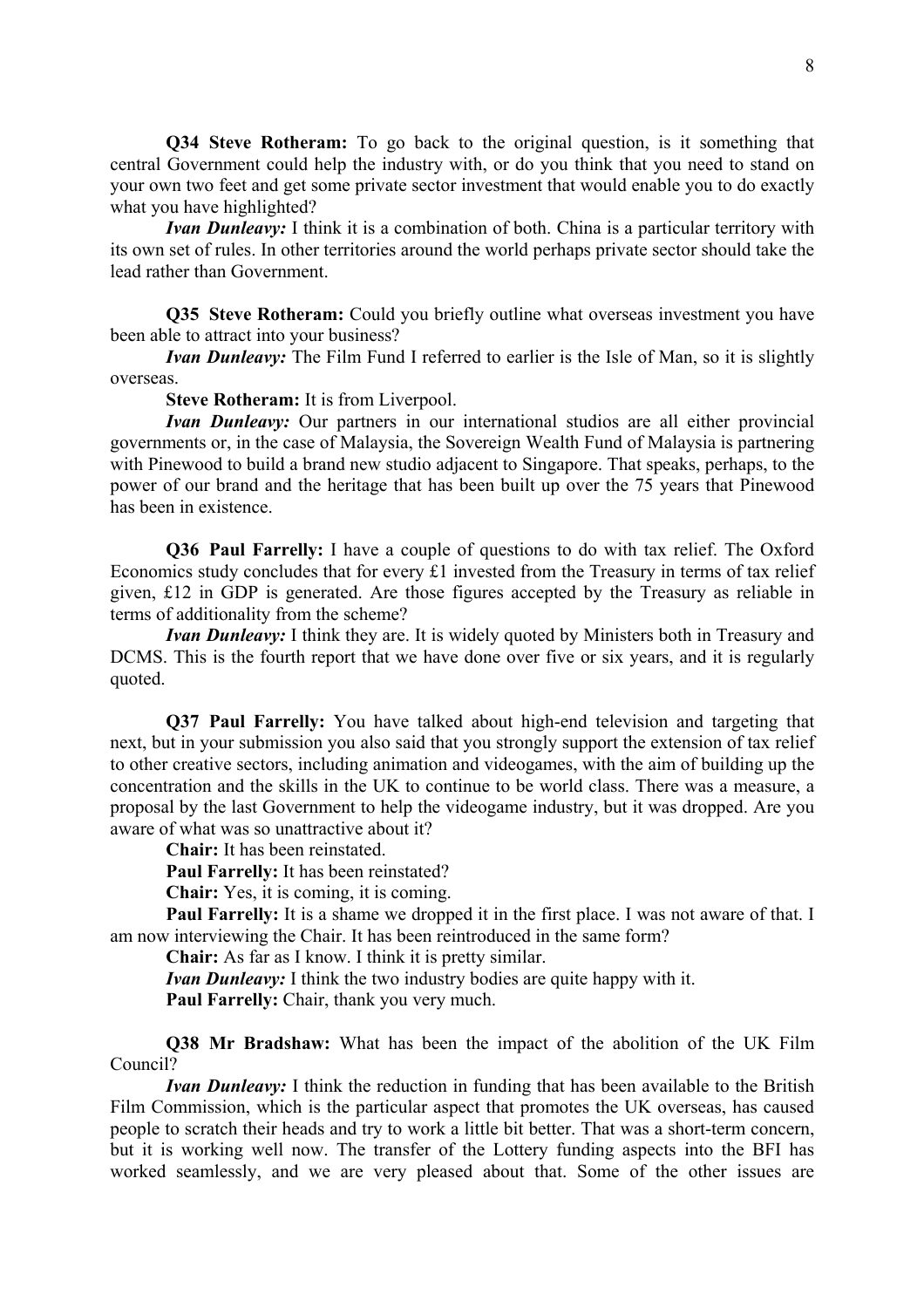understandably not getting as much focus and regrettably we have to work within the confines of the economy as it is.

#### **Q39 Mr Bradshaw:** Such as?

*Ivan Dunleavy:* Some of the training aspects, the skills development, perhaps some of the more social aspects in terms of the promotion of diversity have suffered as a result.

**Q40 Mr Bradshaw:** Would you like to elaborate a little bit more on that? Can you give us some specific examples?

*Ivan Dunleavy:* We would be delighted to, but perhaps I could write in to the Committee with that one.

**Chair:** Yes, that is fine.

**Q41 Jim Sheridan:** Can I go back to the funding? Are you totally reliant or dependent on public funding, whether it be in the UK or internationally, and particularly the EU Culture Programme funding? Do you receive anything from that?

*Ivan Dunleavy:* We receive no direct funding benefit from anyone. We work with our shareholders' resources.

**Q42 Angie Bray:** Can I go back to the issue of exporting our films? You say we have about 10% of the American market. Does that tend to come and go depending on whether British films are in fashion? It does seem to be that sometimes a British film really takes off and then everybody is very interested in all things British. It may not even be a film. *Downton Abbey* is an example of where suddenly everybody in America is very interested in all things British.

*Ivan Dunleavy:* There will be peaks around a success such as *The King's Speech,* but the longer-term trend is fairly consistent with that level. One of our advantages is that our stories are universally well received, so period film or television in particular goes down incredibly well in places like Japan. I think there is an empathy between the storytelling nature of our film industry and many of the other cultures around the world.

**Q43 Angie Bray:** Why is it that we seem to be doing better with our exports to the US and we do not seem to be able to get our exports going to the rest of the world? You look at India; Bollywood has made it a huge thing. Why can't we do that?

*Ivan Dunleavy:* There is a focus on the US. Perhaps the Oscars have an influence and people chase that kind of recognition.

**Q44 Angie Bray:** Do we need to do more to build our brand UK?

*Ivan Dunleavy:* We need to do more on the economic side, yes. It is a business. It is slightly unique in that it deals with a cultural product.

**Q45 Jim Sheridan:** Could we go back briefly to the skills agenda? Is there anything you can suggest that the Government could do to encourage industries to take on more apprenticeships, invest in more training? Secondly, what are you doing yourselves?

*Andrew Smith:* We identified at Pinewood a skills deficit particularly on the crafts side—the plastering, carpeting, wig-making and so on—so about three years ago we set up the Pinewood Group Apprenticeship Scheme. Roughly 10% of our work force are on various forms of apprenticeships that range from sound maintenance through to drapes. One of the drapes apprentices is doing a 23-month course in Nottingham. We partner local colleges— Amersham and Wycombe. We have a whole variety of apprenticeships that we are working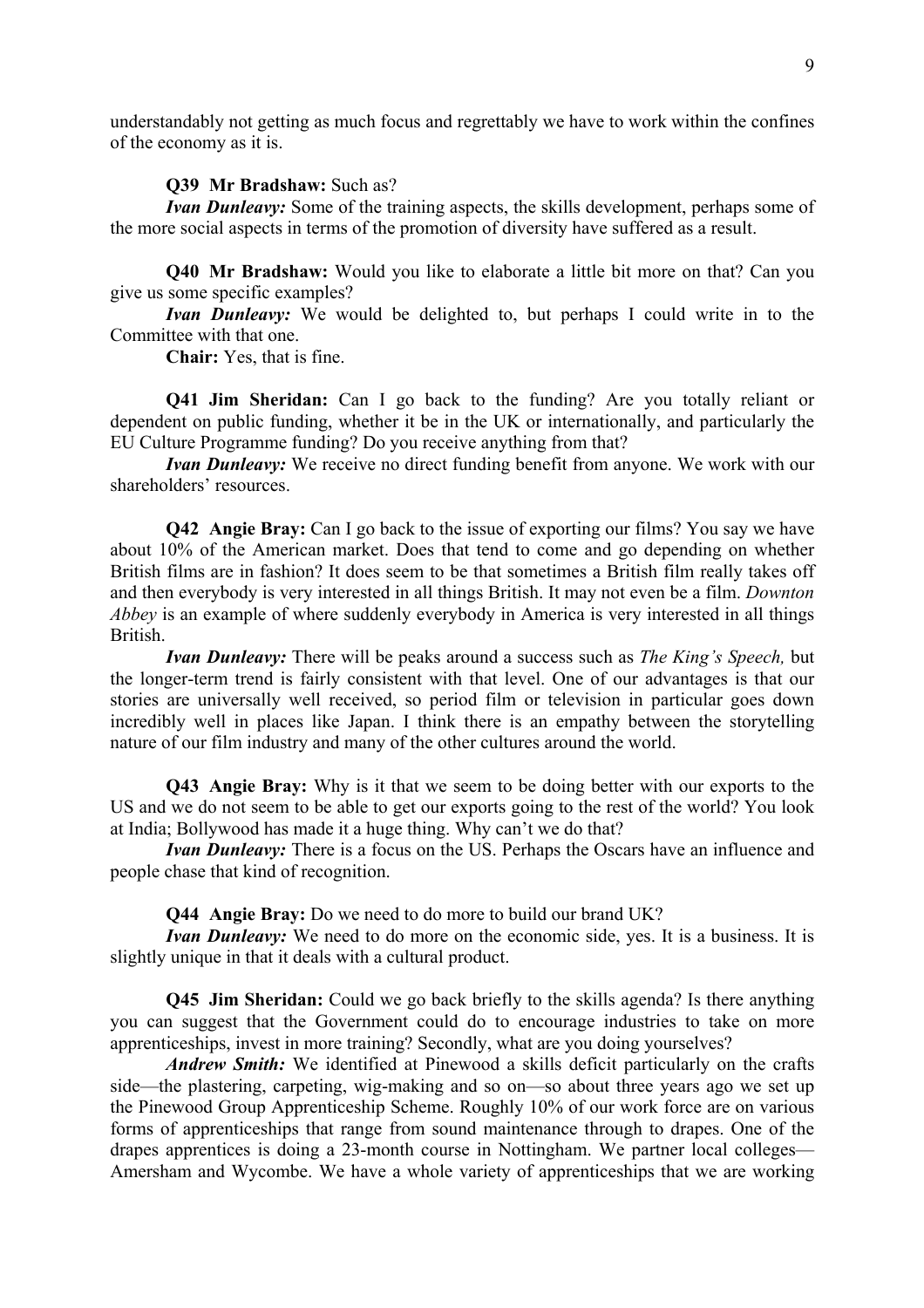on at the moment. We have just introduced, working with Skillset, the Pinewood Studio Management Diploma. We have done that because there is going to be a shortage of skills in the management of facilities. The course has been oversubscribed already. We are piloting at Pinewood.

We take it very seriously. With Skillset and the Film Skills Council we are targeting two areas. One is the craft and technical skills, which I mentioned, and also the high-end, the visual effects side. We had a meeting of the Film Skills Council a couple of weeks ago and it is appalling to find out that 53% of those employed had to be brought in from outside the UK because we did not have enough skills in that area. It is an area where the UK is probably the best in the world in Soho, in the visual effects side. That is an area that we have to do a lot more on.

**Q46 Jim Sheridan:** You said 53% from outside the UK? *Andrew Smith:* I will double check that figure, but I am fairly sure it was 53%.

**Q47 Jim Sheridan:** I think that is incredible.

*Ivan Dunleavy:* What is interesting is that the skills that apply in film post-production and CGI, special effects, are almost identical to the skills you need in the videogames industry.

**Q48 Jim Sheridan:** Are the apprenticeships for three, four, five, six years?

*Andrew Smith:* It depends. I think our drapes apprenticeship is a 22-month one. They are very hands-on apprenticeships. I think there was a *Panorama* programme recently about *The Great Apprentice Scandal*, and Pinewood was used to show that it is not just classroombased, it is actually in the work force. That is the emphasis we are placing on that.

**Q49 Mr Bradshaw:** You said earlier that Britain was a world leader in creativity, and I think that is right. How important do you think the creative arts are in our school curriculum?

*Andrew Smith:* There is a new initiative about Studio Schools, which is something we have come to quite recently. I think the first ones come on stream in the autumn of next year. We are involved. Shepperton is sponsoring one in Hastings and Rye. There is another proposal for one at Pinewood. But the Studio Schools initiative around the UK is quite an interesting development.

**Q50 Mr Bradshaw:** Young people discover their creativity at school usually, through art and craft and feeling inspired, don't they? Other people such as Nick Serota have taken a view on the Government's proposed changes to the curriculum. Do you have a view on those?

*Ivan Dunleavy:* My personal view is there should be an element of arts and appreciation of film and television media within the school curriculum, but I do not think I am best placed to say at what level and how that should be delivered.

**Q51 Mr Bradshaw:** You see people coming through who have acquired skills because they have had their natural creativity tapped into, if you like, in one way or another by their secondary or even primary education. Is that not something that, as someone who uses those skills, you value?

*Ivan Dunleavy:* I am not sure that skills may have been created there. I think if there was a creative spark that was fostered there, that would be good. I am sure you have heard the criticism of what are generically called media studies classes; I have said before that we do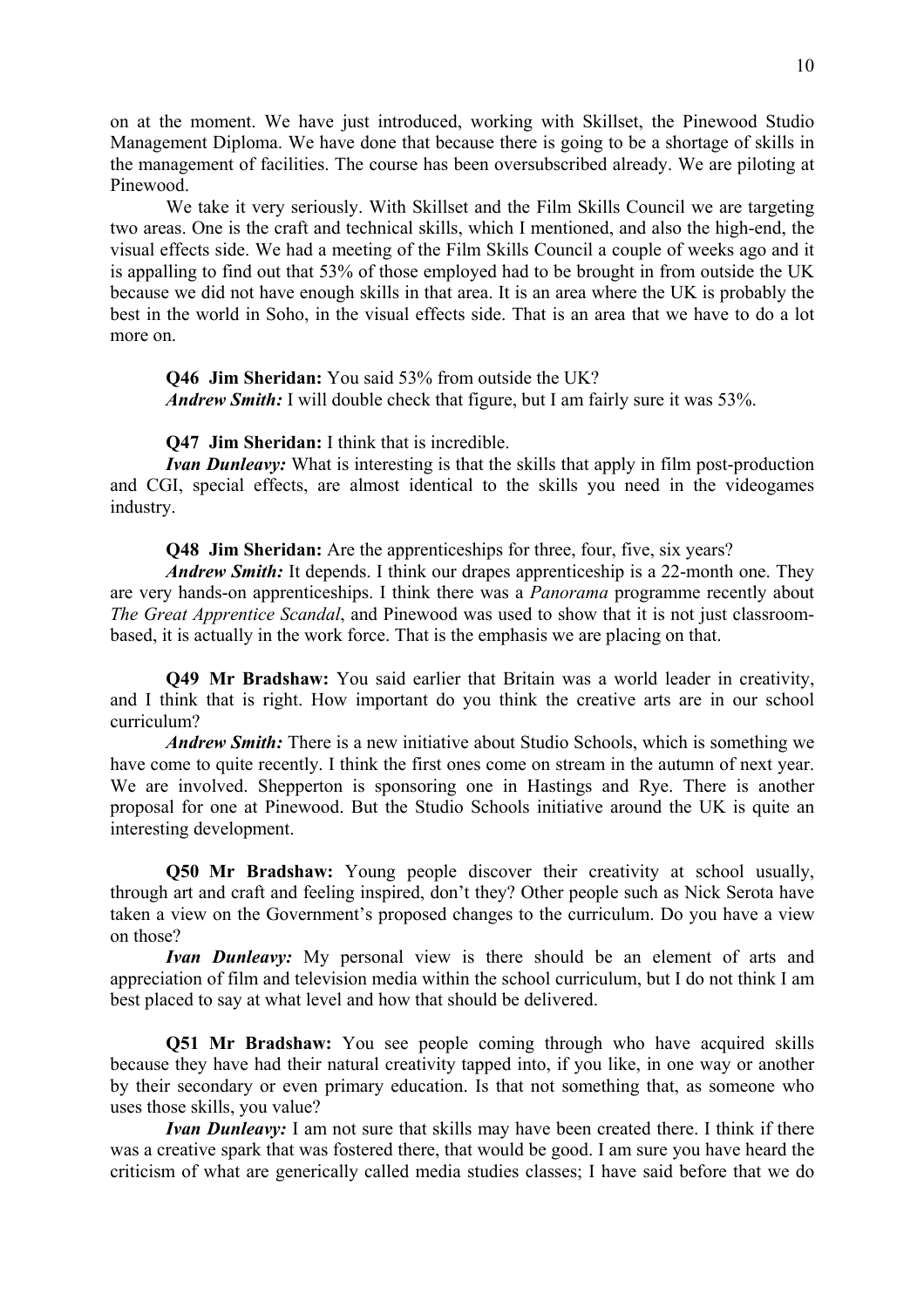not need people who can give us lectures on 20th century Russian film. That is of no use to us at all. We need people with practical skills.

*Andrew Smith:* There is a thing called the *Livingstone-Hope Review* that identified the shortage of skills in Soho on the visual effects side, and it needs to take that back to the classroom. Obviously the visual effects side is better qualified to say this, but they would explain to you that children are coming out of schools very competent on Excel and PowerPoint, but we have lost the computer programming that we used to have in the 1980s and that is what we need to go back to if we are going to address this skills deficit.

**Q52 Paul Farrelly:** Some parts of what we call the creative industries have been very vocal against the proposed EBac and its narrowness. In fact somebody, whose name escapes me, said that narrow focus could wipe out the UK's creative skills base in 10 years. You probably do not want to go that far. Could I ask you hopefully not too leading a question. When it comes to looking at what you were talking about, programming or vocational subjects, do you think that the chalk and mortar boards type proposals for the content of the EBac are perhaps too narrow and not keeping up with modern times?

*Ivan Dunleavy:* I do not think I am best placed to answer that question. I would need to go away and research it a little bit better. Not directly answering your question, but perhaps by way of illustration and returning to the previous question, there are centres of excellence like Bournemouth in the videogames sector, like Nottingham who have a wonderful course for set designers. I think if schools can be the feeder into those kind of applications then we would certainly value that.

*Andrew Smith:* The other thing that we should not forget is an initiative the UK Film Council launched that was helping those in the creative industry, particularly film, to understand business as well. That is critically important. The National Film and Television School has just introduced a course for those in the wider creative industries to ensure that they are able to run a business, because they are very creative. We have 300 tenant companies based across Pinewood and Shepperton and we see young people who have these fantastic ideas. When it comes to looking at balance sheets and margins and running a business, that goes on the pile to look at another day, but ask them to design something and it will be done tomorrow. So I think that is important as well.

**Q53 Mr Sutcliffe:** It is a similar theme really. If you look at the demographics of the UK work force and projected demographics in terms of an older work force, I wonder if people are in the right places for you to be able to tap into that. Have you had a look at that? In Bradford, we have a high birth rate and a young working population forecast, but have you had a look around the country at where the sort of centres are going to be where the younger workforce are going to come forward?

*Ivan Dunleavy:* I think there is a tremendous amount of talent out there, and we should foster that talent. Whether it continues to work in its region of origin is a slightly different question, but there is no monopoly on creativity anywhere and wherever it is we should be backing it.

**Q54 Mr Sutcliffe:** What I am trying to get to is that there are specific hotspots where there will be a younger work force and you might be able to tap into that. Can we can do some work around that?

*Ivan Dunleavy:* Yes.

**Q55 Angie Bray:** Can I move you on a bit to issues around clusters and hubs? It is pretty clear from the submission that you put in that you do not see any merit in this talk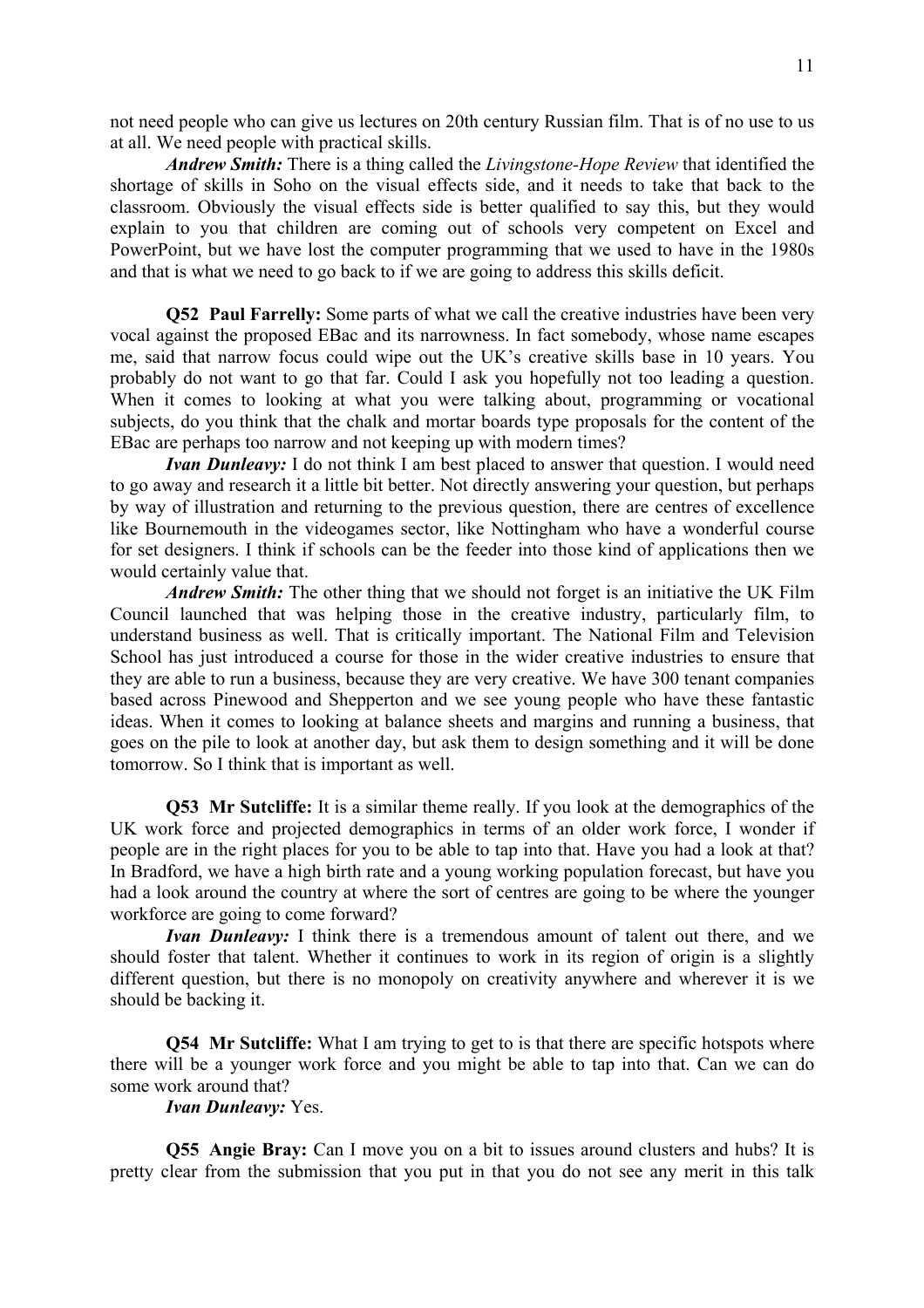about too much focus on hubs. You think the hubs are the way forward and you are not so keen on this idea of geographical spread. Do you want to talk us through that and why you think that the hub is the way forward and not a greater geographical spread?

*Ivan Dunleavy:* From an economic point of view, it goes back in part to the earlier discussion about leveraging the infrastructure that already exists. There are good hubs around the UK. It is not all in London and the south-east. There is Manchester, Cardiff, Bournemouth; we talked about videogames earlier. I think it is backing the potentially strongest hands, and that for me would be key.

**Q56 Angie Bray:** But it is pretty London-centric, isn't it, and in your own submission you make the point that London and the south-east is the centre of it all?

*Ivan Dunleavy:* I think London and the south-east is not just a cluster or a hub, it is an international hub. If you look at the screen-based industries, on the film side you have Leavesden, Pinewood, Shepperton, Ealing, Elstree, on the television side you have Sky News facilities, you have Chiswick Park, you have ITV, Channel 4. It is huge, and they have all the post-production houses. But there are regional centres of excellence; you have Pacific Quay, Glasgow, the BBC's facilities in Bristol and Cardiff, Salford Media City. But I think we should not just see London as a UK hub. It is a global hub for creativity.

**Q57 Angie Bray:** But do you think building on the strength that already exists in London is going to increasingly focus on London, because everybody will want to be there, and that some of these regional centres are going to be driven down as a result of this increasing focus on London?

*Ivan Dunleavy:* Whether that is a direct motivation or whether it is an accidental byproduct—

**Angie Bray:** A consequence of it.

*Ivan Dunleavy:* —a consequence of it, I would not get overly concerned about it. If one looks to the US, there is Silicon Valley. They have not tried to create Silicon Valley II somewhere else. They have backed their strongest hand, and I think we should do that in the UK.

**Q58 Angie Bray:** You also use communications technologies to collaborate on a global scale?

*Ivan Dunleavy:* Yes. There is no reason why someone could not design a product in Rotherham and it be used productively somewhere else in the UK.

**Q59 Angie Bray:** Do you think that there would be benefits in helping to develop creative clusters in other parts of the United Kingdom? Do you think it would be a good thing?

*Ivan Dunleavy:* I would back the ones that currently exist rather than trying to create new ones.

*Andrew Smith:* I think there are examples of facilities that have been built and have been lying empty. In Wales, for example, the Dragon Studios is a fantastic facility, but I do not think it has had a single film since the day it opened. So, it is focusing where our strengths are.

**Q60 Angie Bray:** Whose mistake was it to invest that money? *Ivan Dunleavy:* It was partially funded by the Welsh Government.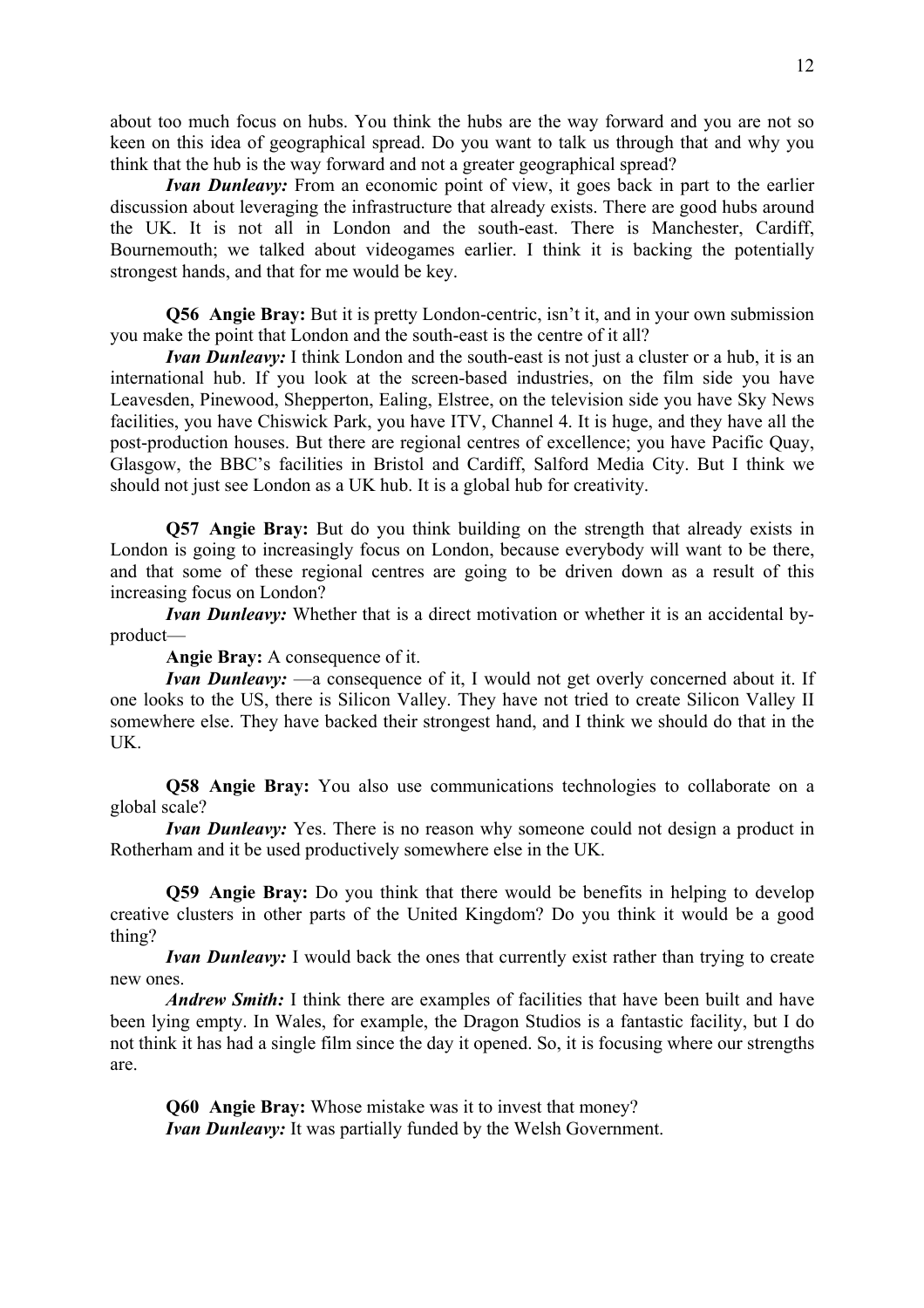**Q61 Steve Rotheram:** I am interested in the last set of responses. I can understand the need for a physical hub for filmmaking and stuff like that, but for lots of the digital industries there is not really that need because obviously anything can be sent down line now. I know Salford is a hub in the north-west, but places like Liverpool, which was not mentioned, have a huge independent creative sector. If what you are doing is creating a hub, what you need is spokes and you need to have that linking back in. That is the idea of that model, and it did not seem that you had even started to consider areas other than regional hubs.

*Ivan Dunleavy:* There is a question of balance in all these things. The idea that digital connections could, in my example, take a designer from Rotherham and feed his product into a central hub is quite important. Even though we talk about material that is created digitally, there is still a tremendous amount of focus on the collaborative effort. If one examines the sort of computer-generated animation that is produced by companies like Pixar, they have a very clear campus mentality where 100, 200, 300 people are brought together to create an animation show. In terms of physical process, that could be done in the four corners of the planet, but it is the collaborative effort that creates the product that everybody wants to see.

*Andrew Smith:* The other good thing is that Creative England has been established and that is to help create the creative industries outside London. It is something we are very active with, so that is certainly targeting. One thing Creative England has done is to bring the various sectors of creative industries together regionally, which should be applauded.

**Q62 Steve Rotheram:** It would be interesting if there was any sort of statistical evidence of that happening, because I have not seen it myself. This sector is benefiting from UK film tax relief and therefore the opportunities should be across the UK to link into this. Hopefully those jobs and those opportunities are not going abroad, like you said before, with the 50%-odd in some of the trade areas. If we are going to create a creative industry, then it needs to be the indigenous people here who get the opportunities, otherwise what you are doing is giving our competitors an advantage over us.

*Andrew Smith:* Absolutely, I agree. I think Creative England has just commissioned some evidence—I am not sure it has been published yet—about the importance of regional clusters and hubs. That piece of research has been commissioned.

**Q63 Jim Sheridan:** It would be unfair for you to leave without talking about intellectual property law and, indeed, its importance. How big a problem is the piracy threat to television and films? Do you think the current law is effective?

*Ivan Dunleavy:* Piracy is clearly a global problem. As I am sure the Committee is aware, there are two streams to the issue. One is what is characterised as the downloading at home by teenagers who regard the product effectively as free for their consumption. The other is the more criminal-backed element of doing it for commercial gain. Both are challenges to the revenues of all creative economies, and they need to be dealt with. We do have a good regime of IP protection here in the UK, but it does need updating. There have been various proposals through the reports written by Gowers and Hargreaves, which I am sure you are familiar with, which are yet to be implemented, and we hope that they can be.

**Q64 Jim Sheridan:** Just on the global aspect, France has made some move towards improving its enforcement law but this is a HADOPI law

*Ivan Dunleavy:* That one is not something I am familiar with.

**Q65 Jim Sheridan:** This is a three strikes and you are out area. Do you think that would be helpful?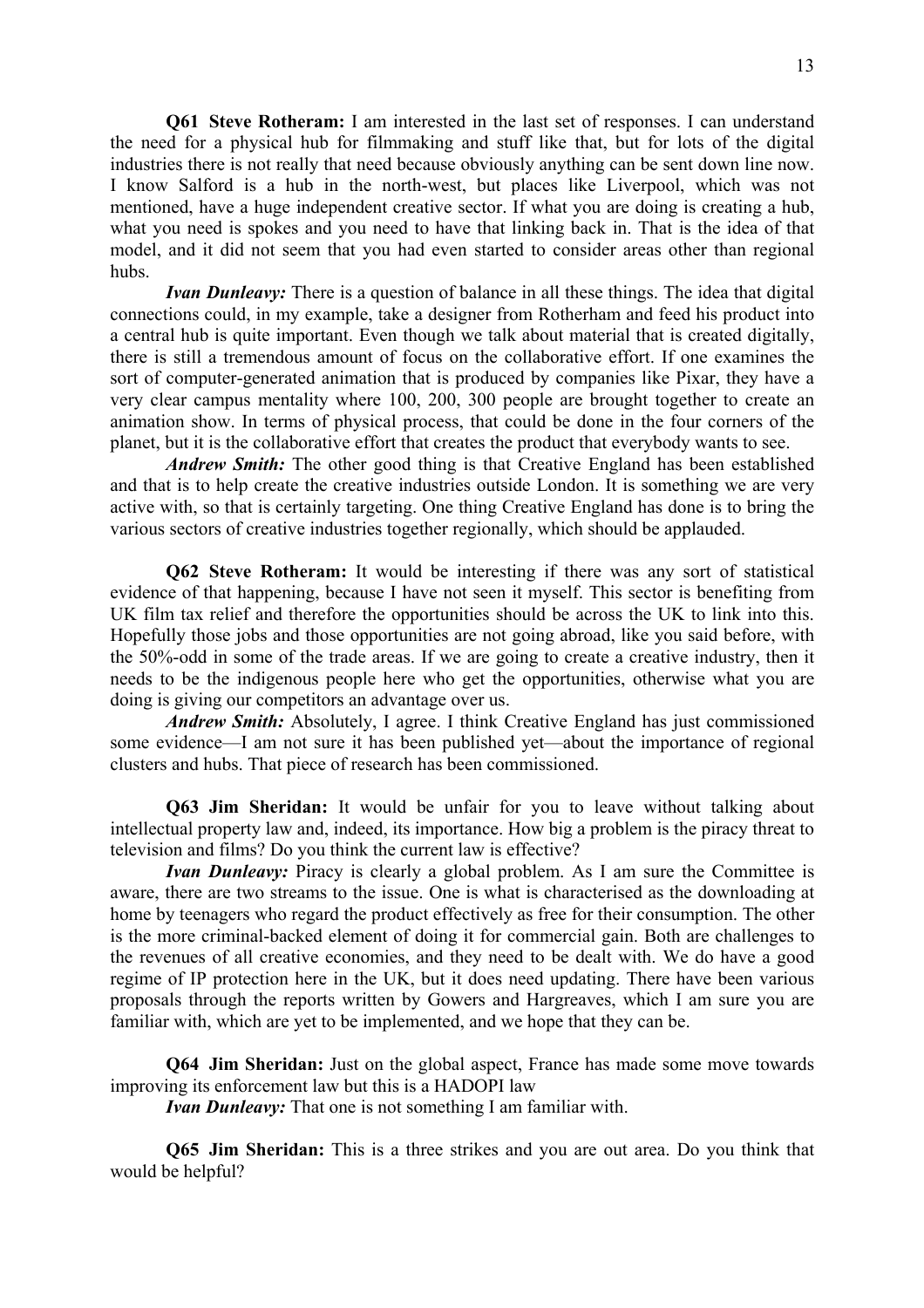*Ivan Dunleavy:* In that particular case it is going to depend on enforcement, so again probably we will have to wait and see. But I think the point that you make is that this can't just be a UK-driven initiative, it has to be based on co-operation internationally.

**Q66 Jim Sheridan:** HADOPI published a report saying there has been a 29% decrease in visits to pirates, equivalent to a 66% drop in illegal file-sharing traffic, but there were not any increased revenues for the creative industries as a result. So I assume that, no matter what laws we bring in, it is not going to bring in more revenue for the industry.

*Ivan Dunleavy:* On a commonsense basis, that seems surprising, but I think there are some basic things that we could do, and I am sure the Committee has heard this from others. For example, why is camcording in a cinema still permissible? Why would someone bring a camcorder into a cinema if not for some kind of commercial gain?

**Chair:** The Committee did recommend making it illegal, I think about five years ago. Sadly it does not seem to have been taken up.

**Q67 Jim Sheridan:** But there was an Open Rights campaign about three strikes and you're out and how that would impact on internet users. Is that the case?

*Ivan Dunleavy:* I am not sure I can answer that question.

**Q68 Paul Farrelly:** I was struck earlier on when Andrew, I think, said that the *Creative Britain* document of six or seven years ago was what pulled stuff together in terms of having a focus from different Departments and the Treasury. Is there now perhaps, as part of a growth strategy—John talked of *Mission Impossible V*—a compelling case for a *Creative Britain II* document, or have there been enough initiatives, reports written and worthy work done to make it satisfactory just to adopt a piecemeal approach to bringing various initiatives forward to help the various creative industries?

*Ivan Dunleavy:* I would suggest it is something that we constantly need to look at and, as the Committee is doing, we should keep it at the forefront of our minds in terms of how we create growth and opportunity for the creative economies. Whether that is best in the form of a report or through any other kind of policy mechanism, I think is for debate.

**Q69 Paul Farrelly:** Do you see evidence at the moment of an overarching strategy that demonstrates that the industry has been given sufficient priority? That is really the nub of the question.

*Ivan Dunleavy:* There is certainly evidence in the screen-based industries that that policy is starting to produce benefits. Other colleagues from other parts of the creative industries could answer from their own experience.

**Q70 Mr Bradshaw:** I was in the Cabinet when we were trying to respond to the financial crash and we published a document called *Building Britain's Future* in which the creative industries were central. They were one of three or five strategic sectors of our economy that the whole Cabinet agreed needed pushing. Are they still there? Do you sense that they are still essential to this Government's economic and growth policies?

*Ivan Dunleavy:* Yes, I do. **Mr Bradshaw:** You do? *Ivan Dunleavy:* Yes.

**Q71 Mr Bradshaw:** I have a couple of questions about intellectual property. We have heard from other people in the creative industries that they are worried that the Government is going slow on the implementation of the provisions of the Digital Economy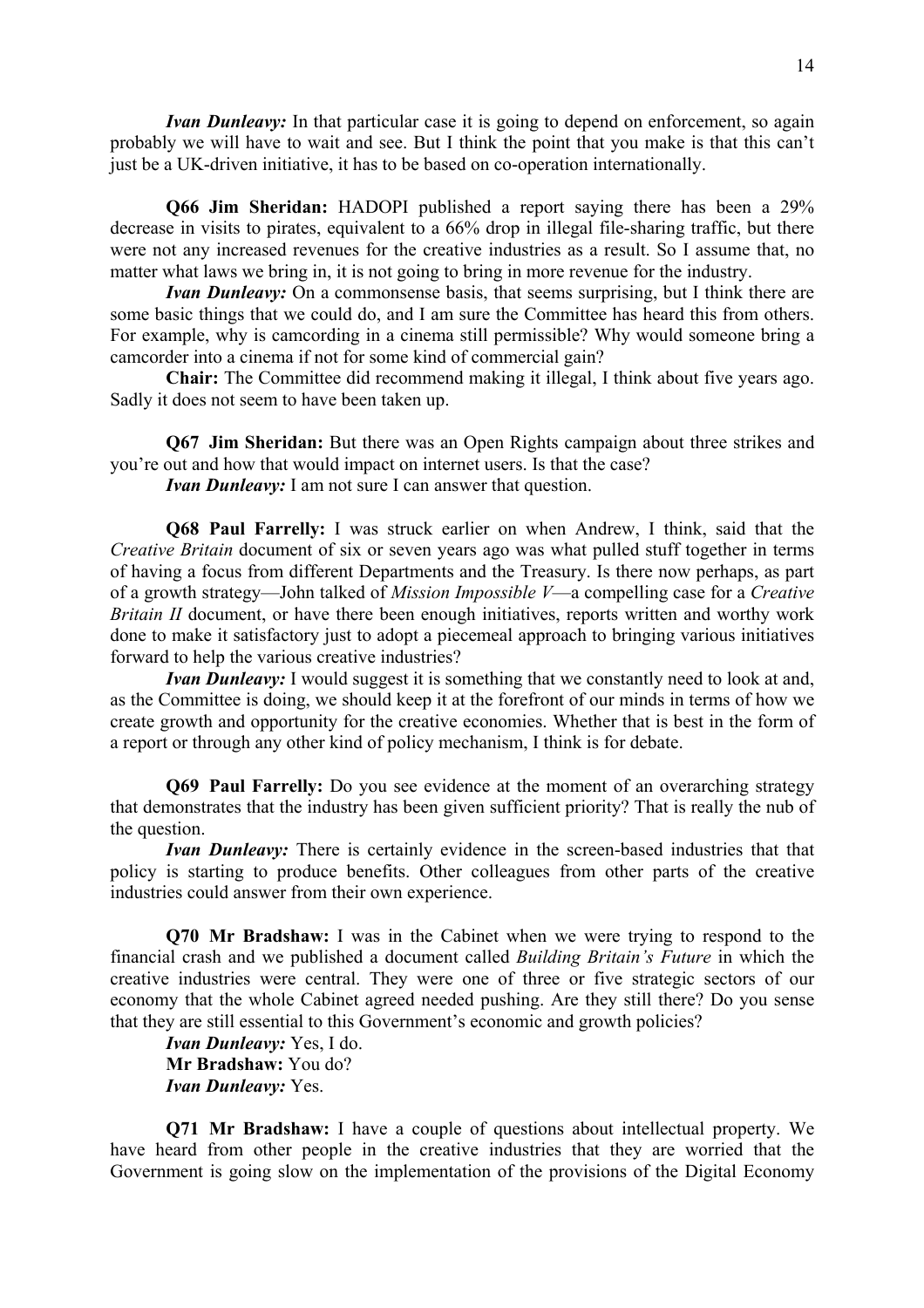Act and they feel that the Government have been bamboozled by Google, to paraphrase. Do you share that general concern?

*<i>Ivan Dunleavy:* It is puzzling why some things that seem to have broad agreement are not getting through the system.

**Mr Bradshaw:** Such as?

*Ivan Dunleavy:* There has been a lot of comment about orphan works and those kind of issues and there seems to be a broad consensus on what should be done, but it does not yet seem to have got through the system.

### **Q72 Mr Bradshaw:** And the Google?

*Ivan Dunleavy:* Again, I probably pass. That question is beyond my sphere of expertise.

**Chair:** I think that is all we have. Thank you both very much. *Ivan Dunleavy:* Thank you for your consideration.

*Witnesses:* **John Mathers**, Chief Executive, Design Council and **Mat Hunter**, Chief Design Officer, Design Council, gave evidence.

**Q73 Chair:** I welcome for the second part of this session John Mathers, the Chief Executive of the Design Council. Mr Hunter, what is your role?

*Mat Hunter*: Chief Design Officer at the Design Council.

**Chair:** Thank you. Just before we begin, my colleague Mr Farrelly wishes to make a statement.

**Paul Farrelly:** This is just for completeness. I thought I should declare an interest, as we have the Design Council in front of us. I am the founding patron of Urban Vision North Staffordshire, which was one of the CABE-sponsored architectural and design centres about the country, and CABE, of course, is now part of the Design Council.

**Q74 Chair:** Can you begin by giving us a brief overview of the work of the Design Council in supporting the creative industries?

*John Mathers*: Can I apologise in advance? It is a very new role for me. I have been in post since 1 November, so please treat me carefully, although I suspect there is some roasting going on somewhere in the vicinity.

**Chair:** The Director General of the BBC had only been in post a few weeks. We will be nicer to you than him.

*John Mathers*: It probably is important to give a bit of context so that people understand that the Design Council is no longer a non-governmental department body. It is now an enterprising charity and that happened after the comprehensive spending review a couple of years ago. At about the same time we merged with an organisation called CABE, which was the Commission for Architecture and the Built Environment. So the two bodies have now come together in a much reduced state.

The Design Council is about championing good design. I think we might well have a debate today about what good design is all about, what design is all about and the role of design in the creative through to innovation spectrum. We use design to enable people to design for innovation, tackling big social issues. It is about driving growth as well and it is about improving the built environment. Essentially we have a number of ways of working. We partner with local and central Government. We run what are called open innovation challenges. These are the things that tackle the really big challenges that society faces. We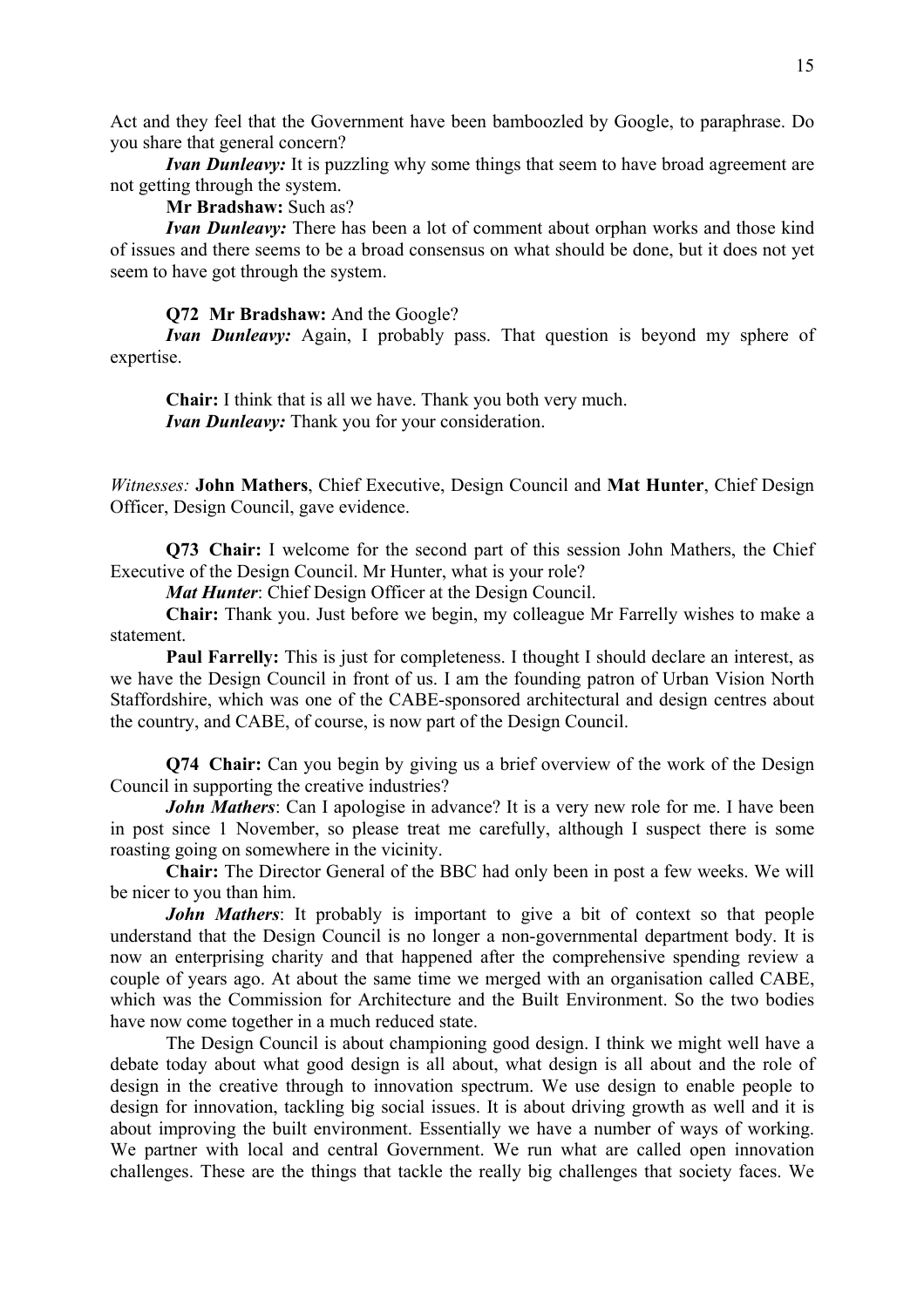provide design-led coaching programmes for business, universities and service providers. We also offer design support for developers and infrastructure providers in the built environment. So it is a fairly broad remit.

*Mat Hunter*: We see ourselves as connecting supply and demand, to bring the supply of design and the use of design to areas where it has not been used before, but also to drive up the quality of design where people even have started to use it. It is about design in places where it does not exist and even better design where it does.

*John Mathers*: It is important to say we do not represent the design industry per se. There are other bodies that represent the design industry and designers, but what we do is champion good design and that is really what it is all about.

**Q75 Chair:** Is it possible to quantify the economic contribution of design? We can ask the film industry how much that contributes to the economy, but design is rather harder to pin down, I should imagine.

*John Mathers*: It is. I think where we can quantify it—and that is amply documented in the written evidence that we provided—is where we intervene with design; we can see the tangible improvements that can come in turnover, in increased net profit, in exports and so on. One of the statistics I am aware we did not put into the written evidence is that particularly where we intervene with small businesses, SMEs, we know that we can make a tangible improvement, particularly in jobs. For every intervention that we make, we reckon that we create about six jobs. So there is that tangibility about what we do. We know that there are some statistics on the size of the design industry as well and the growth of the design industry.

*Mat Hunter*: Those are essentially that Imperial College in 2011 estimated that the value design brings to the economy is 2.2% of GDP, which is £33.5 billion.

**Q76 Chair:** You say you can particularly help small businesses. Does a small business approach you or do you go out and say, "Your products could be much better designed"?

*John Mathers*: In our leadership and mentoring programme we approach small businesses and universities and the like. It is understanding the role that design can play. I think there is a great deal talked about creativity, but creativity is quite a difficult thing to pin down. It is a question of how we harness creativity to produce innovation, which ultimately produces growth. It is the design element that introduces the standards, the procedures, the processes, the ways of thinking that can turn creativity into reality. It is often that element that small businesses don't really get. They sort of know it is there, but what they don't know is how they can use it to best effect. The programme that we have means that we approach small businesses and introduce the design element to them. We are quite a small organisation centrally we have about 75 people—but we have about 300 design associates and built environment experts who are the interface with organisations. That is the way it works really well.

**Q77 Chair:** Our principal concern is what Government can do to help the creative industries. Are there any particular areas where you think Government could be more active?

*Mat Hunter*: There are two areas that we always think of: how does design support industry better to use design and how does the Government itself use design? Certainly one of the things we understand is that Government itself needs to be a leader in using design effectively to create better policy, better products and better services, and by exemplifying design leadership, as we have seen for instance in the Olympics, which maybe we will come on to later. At the same time, I think it is necessary for the Government to continue to support these outreach activities to help the industry to understand design. So there is a sense again of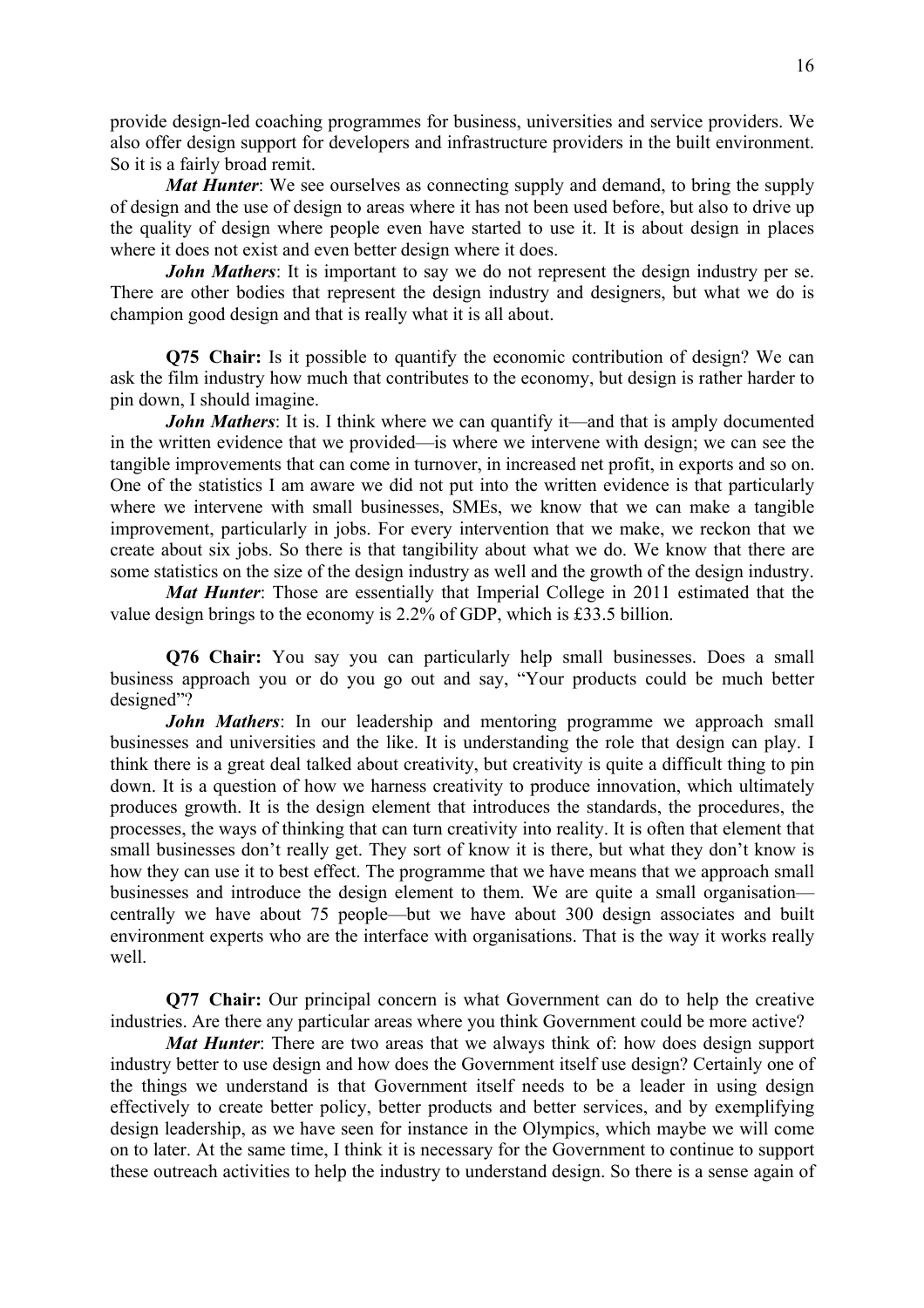this ethereal quality of design and the challenge of taking the creativity and really drawing a line of sight with economic value. Therefore, both for Government and for industry we need more engagement so that people experience it and get the benefits of it and ultimately build more confidently on that. We find that whenever we work with civil servants in using design for policy or whenever we engage small and medium enterprises with design, all they need is one experience to get the hang of it and then to move forward, so our interventions typically are very few in order to get them on the right path.

**Q78 Paul Farrelly:** I am familiar with the consequences of the CSR for CABE and the design review process for the built environment that we started to get going around the country. Design review is like submitting scientists to peer review in scientific magazines so you get a reliable and good product in the end, and the same goes with architects and major schemes for our local environment. I have seen the consequences there. You described the Design Council, since the CSR, as being in a much reduced state, but also the benefits of your interventions. Could you give us a brief overview, from the Design Council's side of things, of how much reduced your state is and what, in your opinion, have been the consequences?

*John Mathers*: In terms of reduction, I think our challenge is that we still get some funding from both BIS and CLG, but there is no long-term guarantee to that funding. So we are having to investigate ways of ensuring our long-term future by self-sufficiency, and that has necessitated a degree of introspection and changed priorities. We are still meeting the reduced funding liabilities that we have, but that means that we are intervening with fewer SMEs, fewer universities and fewer other bodies. Our interventions are less and therefore our impact is less. I would say that is probably by about a third compared to where we were a couple of years ago.

#### **Q79 Paul Farrelly:** Has anyone noticed?

*John Mathers*: Yes, I think people have noticed. We work very closely with BIS, which is constantly looking at how we can up our ante and get better productivity.

**Q80 Angie Bray:** Can you help me understand exactly what it is you do? You said earlier that perhaps one intervention with an SME could deliver six extra jobs. Could you tell us what that intervention might be and how it actually works and how the impact works? Give us an example.

*John Mathers:* I will give a broad study and Mat can talk about a specific example. We would work with a company that, for instance, was manufacturing in a particular marketplace. That marketplace has become stagnant. They need to look for some way of innovating to look for new opportunities, but the processes that they have internally, the people they have internally aren't really capable of understanding how to go about that. We will liaise with them, understand what their needs are, to find the problem in many respects, and then introduce a design element. Our job as well is to grow the design industry, so we don't do design intervention ourselves. We do that work through our associates and through the broader design industry. We will introduce the right design associate, the right design firm to help that particular organisation look afresh at the challenges they have. I can think of several examples, for instance, where through that innovation process we have identified completely new ways or new marketplaces for them to look at, using the existing technologies and the existing strengths and skills that they have internally. So, I think the pipe story.

*Mat Hunter*: I think there are two cases in point. As John was saying, we are advisors to the leaders of the organisation, helping them in some cases to create new businesses and in the other cases to refine existing businesses. You get a clay pipe manufacturer making a very high-quality product, but we can all imagine what is happening in terms of pricing pressure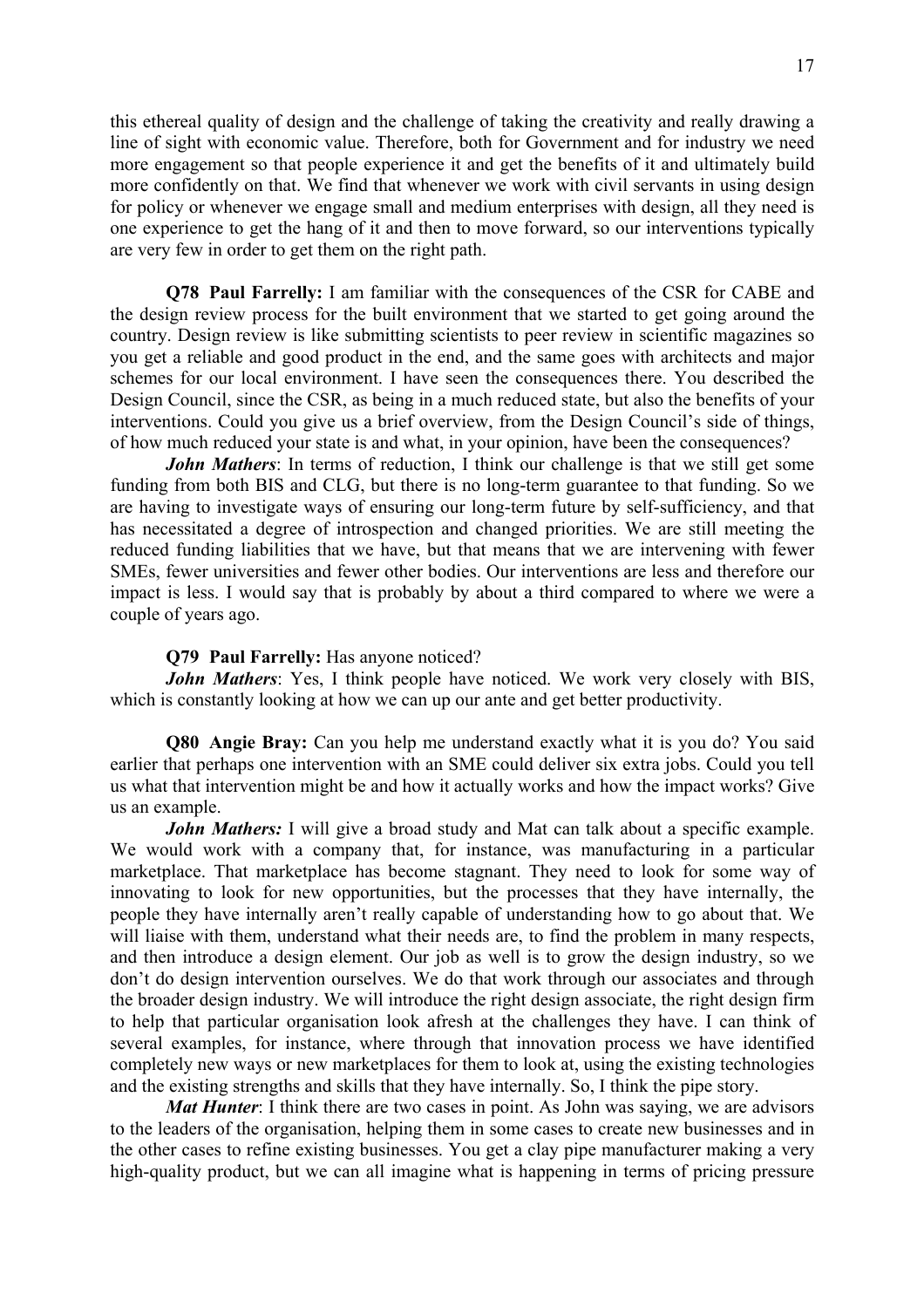with exports. What do they do? How do they move into a new market? Rather than creating drainage products, perhaps they should move into garden wares, so they make high-quality, frost-proof ceramics—"Let's make Yorkshire flowerpots". So now more than a third of their revenue comes from that new business.

 A very different example, however, might be a haulage firm, a logistics firm in the middle of England that is doing quite well but essentially doesn't understand how brand and service design will help them to better win customers and to exhibit their strengths. We would connect them in this case with, rather than the product designers earlier on, brand and service designers. We helped them procure an award-winning rebrand that now lets them project much more confidently and they begin to win millions of pounds more of orders.

 So we are talking sometimes product design, sometimes service design, sometimes branding design, many different disciplines. Our design experts go in to help you understand which discipline might help you and how to write the most effective brief and then how to procure the right talent so that you can effectively spend the right amount of money to get the right benefit.

**Q81 Angie Bray:** Where does the figure come from that therefore an intervention can lead to six extra jobs? That sounds quite specific.

*John Mathers*: It is across the board on average. We have done quite a lot of research, and a recent study evaluating what our impact across 200 firms that we have intervened with has produced, and on average the figures that we quoted in our written evidence support that.

**Q82 Angie Bray:** The second of your examples I can see would be very specifically a design issue around branding, but I am quite interested in the first example with clay pipes. In many ways, I would think that might just be a kind of managerial decision, that a good management would be thinking about how they can expand into different markets.

*Mat Hunter*: A key area that is not understood in design is how design helps us to move forward to create new strategy. We also work with university technology transfer organisations, because essentially one has to understand that design is making great things for people. In other words, it is a very interesting and powerful form of speculative marketing. What is it that people need and how should we satisfy that need? This is exactly the point that design, when working at the most strategic level, helps to create new businesses because it has a very good grip on what people want. When John spoke earlier about the great sort of societal challenges that we take on, we work, for instance, with the Department of Health around issues of long-term social care or dementia care and begin to create fundamentally new products and services that will reduce the burden on the state and improve people's lives. So we are in the business at times of creating new businesses just as much as we are in the business of evolving and improving existing business.

**Angie Bray:** It is business solutions, yes.

**Q83 Tracey Crouch:** You are represented on the Creative Industries Council. What do you see as being the fundamental role of the CIC?

*John Mathers*: I think it is to do what it is set up to do, which it is to some extent doing quite well. It is the conduit between Government and the creative industries. It is working well in its early stages. A couple of reports have been produced. I think we could do more with those reports.

### **Tracey Crouch:** Such as?

*John Mathers*: I think the first report was produced some six months ago and I am not sure that much tangible action has been taken since then. It meets only every six months and I think it could meet more. The sub-groups could work more cohesively, we could have more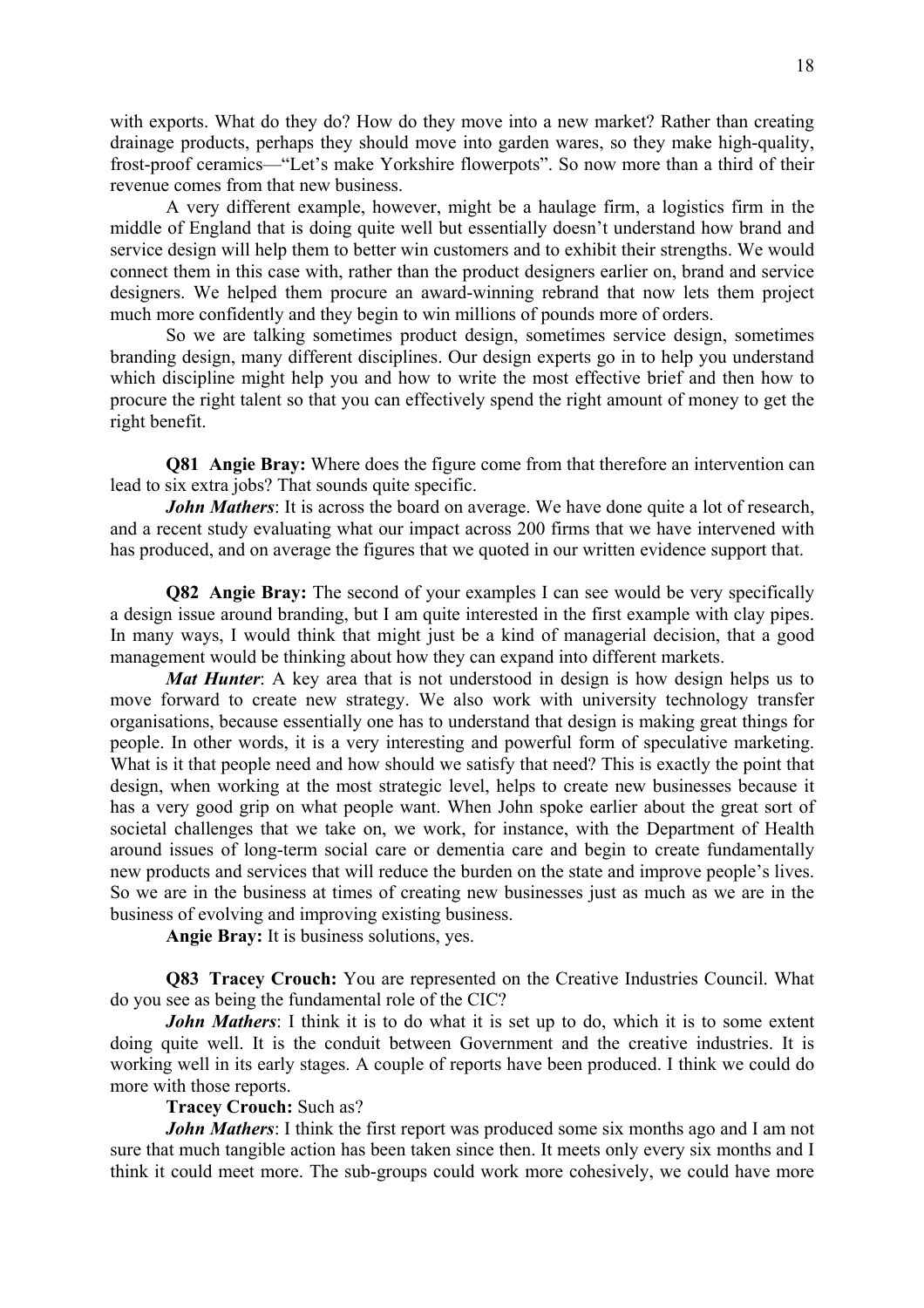Government representation on it, and we could also have greater representation across the design industry. The Design Council is perhaps the only body on it that represents design per se, and I think there may be opportunities to have greater representation.

**Q84 Tracey Crouch:** From your response, do you fear that it could just become a talking shop?

*Mat Hunter*: We believe it has created two important reports around skills and around finance, and we believe those to be high quality. Ultimately if, as John implied, those recommendations and insights are not acted upon then of course, by definition, it is a talking shop, but I think it has attempted to put forward ideas and if those ideas can be acted on, then it has impact.

*John Mathers*: I don't think we feel it is a talking shop yet, but I think we need to keep the momentum up to make sure it doesn't become one.

**Q85 Tracey Crouch:** I noticed that, like Pinewood, you think that the Treasury should be represented on the Council.

*John Mathers*: Yes. We had some very interesting conversations with the Treasury just recently, talking about large infrastructure projects. This relates to a topic we will maybe come on to, which is the Olympic legacy. I believe we have a huge amount of skills that can help those big infrastructure projects. There are a lot of other large infrastructure projects around at the moment where I think the design review process as well could really help. I think the Treasury struggles a little bit to understand what that role could be and how there could be more effective intervention, but we have had some very useful conversations, and it may well be that the Treasury is getting more on board with that.

**Q86 Tracey Crouch:** Do you think there are other ways of improving collaboration between the creative industries? The Creative Industries Council is designed to co-ordinate policy and activity. Do you think that perhaps encouraging or facilitating the hubs and the clusters that we were talking about earlier is one way of better co-ordinating activity?

*John Mathers*: It is quite interesting, because I come from the design sector and coming into the Design Council is quite an interesting perspective, because when you are on the outside you do feel very much that the design industry in particular is a very disparate and dysfunctional body. I think there is a huge opportunity to become much more cohesive and unified in terms of what we do. One of the challenges that the Design Council has over the next few years is to see whether we can bring that slightly dysfunctional team of bodies together to be more cohesive and more consistent.

**Q87 Tracey Crouch:** Do you think clusters and hubs could be the answer?

*Mat Hunter*: I think one of the perspectives we have is that again design—perhaps slightly unusually within the creative industries—is as much about spreading creativity outside of the creative industries as it is about creating great films and architecture and fashion. So the point is that when we talk about hubs and connections, we are as interested in the connection between design and biosciences and life sciences and material sciences as we might be between design and film and everything else. So, yes, we have to think about creative industries collaborating with one another, but just as importantly, if not more so, given the push around science and technology and the Government-enabled support around science and technology, we need to ensure that this creativity can be quite strategic, really identifying new opportunities and new markets, and that this is an integral part. Wherever we find technology hubs and clusters, we need to make sure that at the very least there are design components at a very senior and powerful level.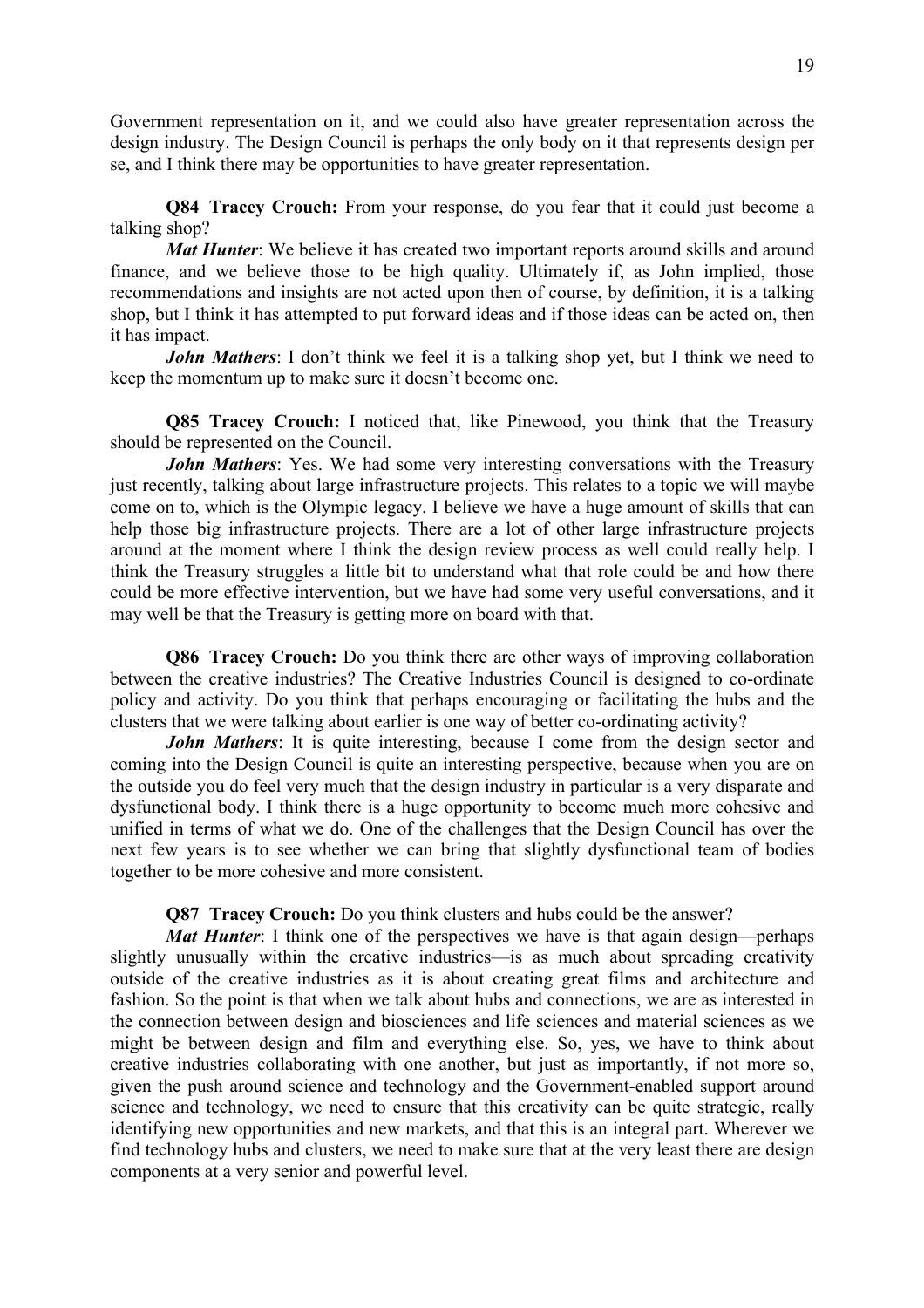#### **Chair:** You referred to the Olympics. That brings us on to Gerry Sutcliffe.

**Q88 Mr Sutcliffe:** The Olympics and Paralympics and the tremendous success of those Games in so many different ways. Quite rightly, in your written evidence you talk about the role of design in there and you point to the example of the Olympic Torch. How much of the success of Games could we put down to success through design; what were the design impacts on that?

*John Mathers*: It is quite interesting, because we were talking about this yesterday and, in a funny sort of way, great design is the stuff that you don't necessarily see. If any of you attended any of the Olympic events, a huge part of it was the ease with which you accessed the venue, the way you found your way around the stadium or whatever event it was, the way that everything worked effectively. To my mind, that is what great design is all about. What you would notice more is bad design, when things don't work, when you have problems or issues with the way that you interface with something or someone or whatever else. I certainly feel that the role we played, particularly with the design review process that we undertook, made a massive difference to the way the infrastructure worked.

I believe that we can play a huge role in terms of intervening at an early stage in many of the major infrastructure projects that are going on with the Government at the moment. I believe there may be an announcement this afternoon about High Speed 2, where our intervention may well be part of that process. I would welcome that, because I think intervention to make things better at an early stage and advise on the challenges and the issues is much better than bringing us in at a later stage when it is often too late to make changes or, if changes are made, they are much more expensive and complicated logistically.

**Q89 Mr Sutcliffe:** I know we could have a good two-hour discussion on designing the Olympics and Paralympics, but how best can we take this forward in terms of what lessons can Government learn from the success of design in the Olympics and the Paralympics to help the GB brand when we go to other countries, like Rio for 2016 and other major sporting events? We clearly showed that we could put on a fantastic show, so how can design help and how can Government help design to get into those other markets?

*Mat Hunter*: John mentioned it earlier in terms of having design leadership there at the core of the team right from the beginning. LOCOG had strong design capability within it, but at the same time that helped them to understand what they really understood at a worldclass level and what they didn't, so they also used a large number of advisory boards and agencies. We helped LOCOG to procure the Olympic Torch design and engineering. Essentially, it is to have design there right at the beginning, understanding the strategic competence, but also to understand how to collaborate with world-class experts and to have it all the way through, but to be looking for quality as much as anything else. We have discussed a little bit about good and bad design, difficult as it is about a qualitative judgment—is it good?—and that requires great skill.

*John Mathers*: Can I add to that? One thing that we haven't vet done as a country is showcase the great design that went into the Olympics, and part of that is the issue of individual publicity around the role that individuals**—** 

**Q90 Mr Sutcliffe:** That is what I wanted to come on to. I have a constituency company which is suffering because it can't advertise the fact that it was successful in design. I think it was something to do with the Velodrome. But it is now becoming a bigger issue for lots more companies. How do we deal with that and how do we get Government to deal with that, LOCOG to deal with that or the IOC to deal with that?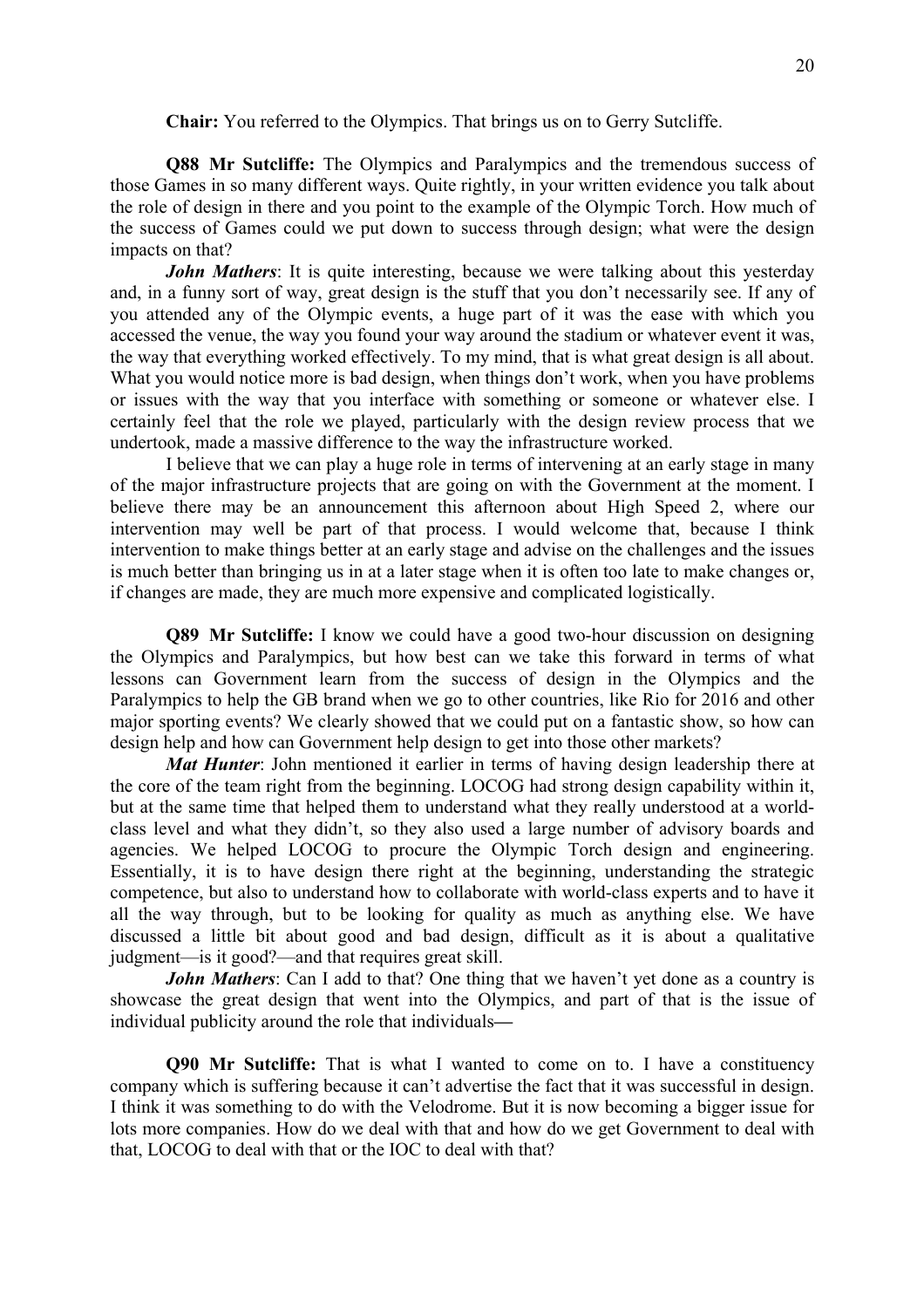*John Mathers*: We have an idea that we have been discussing with Ed Vaizey, who is a strong supporter of this—what we need to do is to have some sort of showcasing great design event that gets around any of the complications about the individual publicity of individual company roles. The Design Council can be the curators of that exhibition or that showcase of the great design that went into the success of the Olympics and Paralympics. So we are in general discussion about that. It is early stages yet, but that is something**—** 

**Q91 Mr Sutcliffe:** I think it is a great idea and I would support that, but I still think there is a difficulty for companies to be able to go to bidding nations to say, "This is what we did in London". It is because of the protective branding of the Olympic brands, and we need to find a way through that.

*John Mathers*: Yes. I am not an expert on this. The difficulty is that what companies are not allowed to do is publicise it. I think when they have individual conversations with organisations they are allowed to talk about the role they played. It is how do you get that company or that organisation on the radar in the first place, and so I think there is a role that Government can play in doing that.

**Q92 Mr Sutcliffe:** I also think there is probably a role for the sporting organisations, whether it is the BOA, UK Sport or whoever, to help you in terms of branding the success of those companies in that, and I think that might be another way around it as well.

*John Mathers:* I think you are right.

**Q93 Steve Rotheram:** We were looking next at barriers to growth and we heard earlier about the need for improvements in the business skills of the industry. What do you think needs to happen to allow an improvement to business skills, and will developing those individual skills for companies be enough to secure adequate finance for the design sector? It was interesting, in one of the earlier responses in the last session, that one of the witnesses said that while people within the industry might be very good at what they do, when they get stuff that is of business interest it is put to the bottom of the pile. I think that could be said right the way across the board in this sector.

*John Mathers*: We would wholeheartedly agree with you. We need to introduce business skills into the curriculum at an earlier stage, particularly in the design industry, where there tends to be a proliferation of often quite small firms that start. Some of them grow to be bigger, but many of them stay small and they stay small because they like being small and because they don't have the abilities and the wherewithal to grow. The more we can introduce those skills at an earlier stage in the process, the better.

I am sure we will get on to education in a moment, but I think you will find that we have a very different and more vociferous view about the need for education at a much earlier stage and the continued role of design in the curriculum. I can give you an example. There is a school in Esher called Reed's School that had to build a new design and technology building. Rather than just build the old-fashioned design and technology building, they had some outside help and they decided they were going to blend the whole thing together, design, technology, art, entrepreneurship. They created this amazing building that they have called FutureTech, which apart from anything else, has the kids totally excited about the whole thing. They are building a curriculum around everything that I just talked about. It is not just design and technology, not just art; it is about business finance, it is about entrepreneurship, it is about IPO and so on, so that the children at a very early stage are starting to think on a much bigger scale. It is that sort of thinking that we need to be inculcating across the whole of our education spectrum.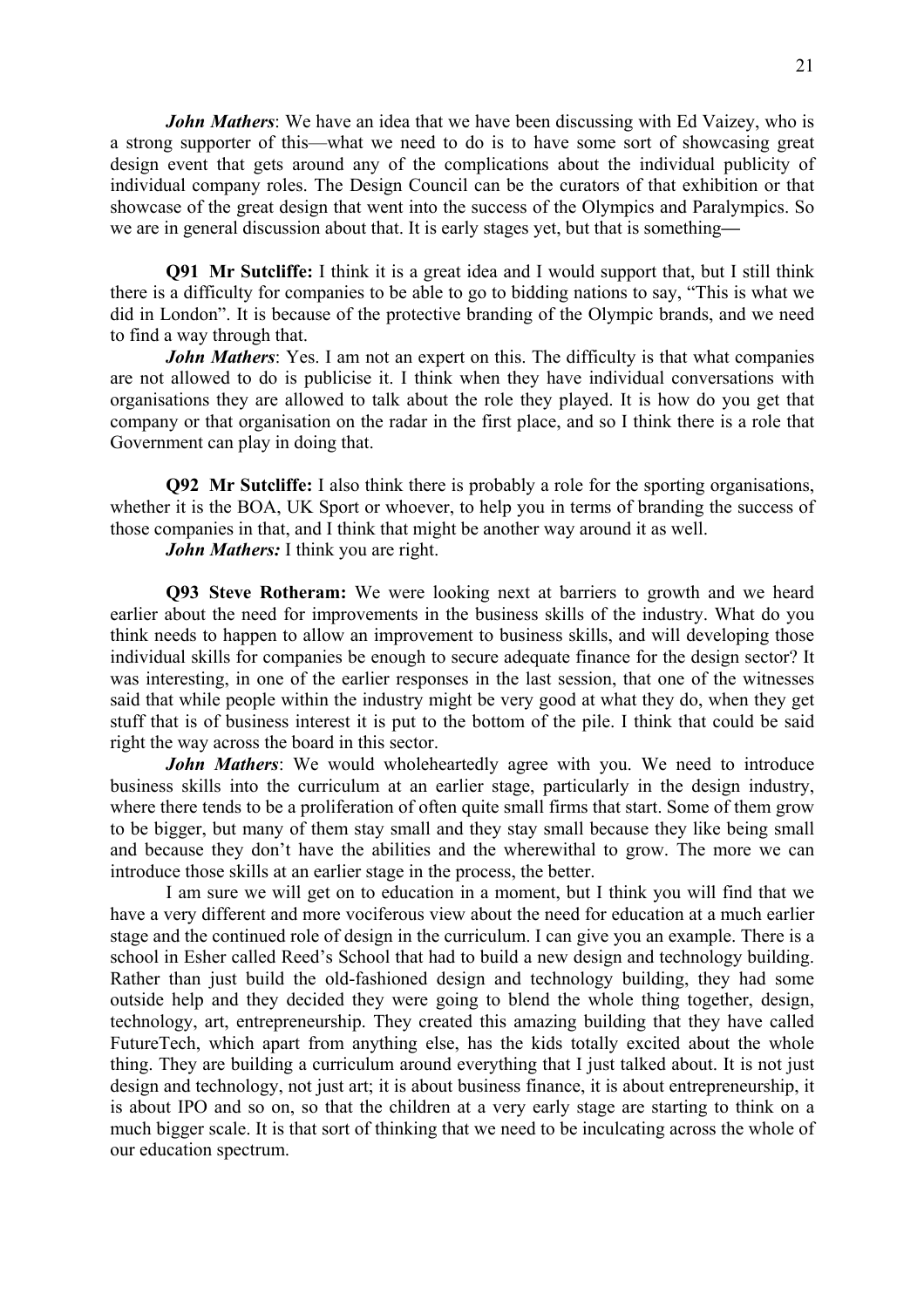I will just keep going, if I may. The really worrying thing is that British design, much vaunted, great reputation globally—but 300,000 designers are coming out of China every year. We saw a 16% drop last year in applications to design-related university applications in 2012 or 2011. I know there was a drop overall, but that was bigger than the overall drop. China has made a much-publicised commitment that they are going to be moving from "Made in China" to "Designed in China" and I think there is a huge challenge about whether in the future Britain can still keep its much-vaunted reputation as the best in design.

**Q94 Steve Rotheram:** Would you join in what was said earlier about the EBac? Do you think that that will have a negative impact on your sector?

#### *John Mathers*: Absolutely.

*Mat Hunter*: We have been working very hard with the Design and Technology Association and others, and I know that a large part of the design industry is very eager to have a much stronger representation of design and design technology.

*John Mathers*: I think we need a sixth pillar in EBac, which is design technology and art. We would actively fight any move to remove design and technology or design and art from the national curriculum. We think it is shooting ourselves in the foot.

**Chair:** We are coming on to that shortly. You are jumping the gun.

**Q95 Steve Rotheram:** Sorry, Chair, yes, slightly jumping the gun. Do you believe that the financial sector is sufficiently attuned to the needs of your particular industry?

*Mat Hunter*: You mean in terms of financing for design-centred enterprises?

**Steve Rotheram:** The opportunities that your industry can provide to attract investment, but also to give that investment a decent return on its money.

*John Mathers*: Yes and no. I think the financial services industry uses design quite effectively in one respect, in that it uses it to promote itself quite effectively, but I don't think it necessarily understands the opportunities of design. Particularly in that thing I talked about earlier—the conduit between creativity and innovation—I don't think finance understands the role that design can play. Mat said it, it is a very difficult thing to communicate, but it is only through building awareness that we are going to do that more effectively.

**Q96 Steve Rotheram:** What can Government do to assist you in your roles and the industry per se to promote design?

*Mat Hunter*: I think we have said already that it is ultimately for the Government to understand design itself, for all policymakers to understand how design creates better policy, creates better communications with citizens and engagement in public services. This is something where we are seeing some great traction so far, some work at the No. 10 design summits with the Cabinet Office a couple of weeks ago, but it is very early days. We are beginning to see that the Government Digital Service, for example, again coming from the Cabinet Office, has shown very clearly that a design-led approach to digital services can make things far more effective and less expensive. We are seeing from that point of view the Government being a leader and champion of design within the public realm. This is very early days, but we see in other countries, notably Denmark with MindLab, that they understand much more deeply how design can make a big impact in terms of the way in which effective policy is created and delivered to and with citizens. That is one of the ways, certainly.

**Q97 Steve Rotheram:** It seems you are indicating that Government to date have not understood the role that they could play, but that there are some green shoots?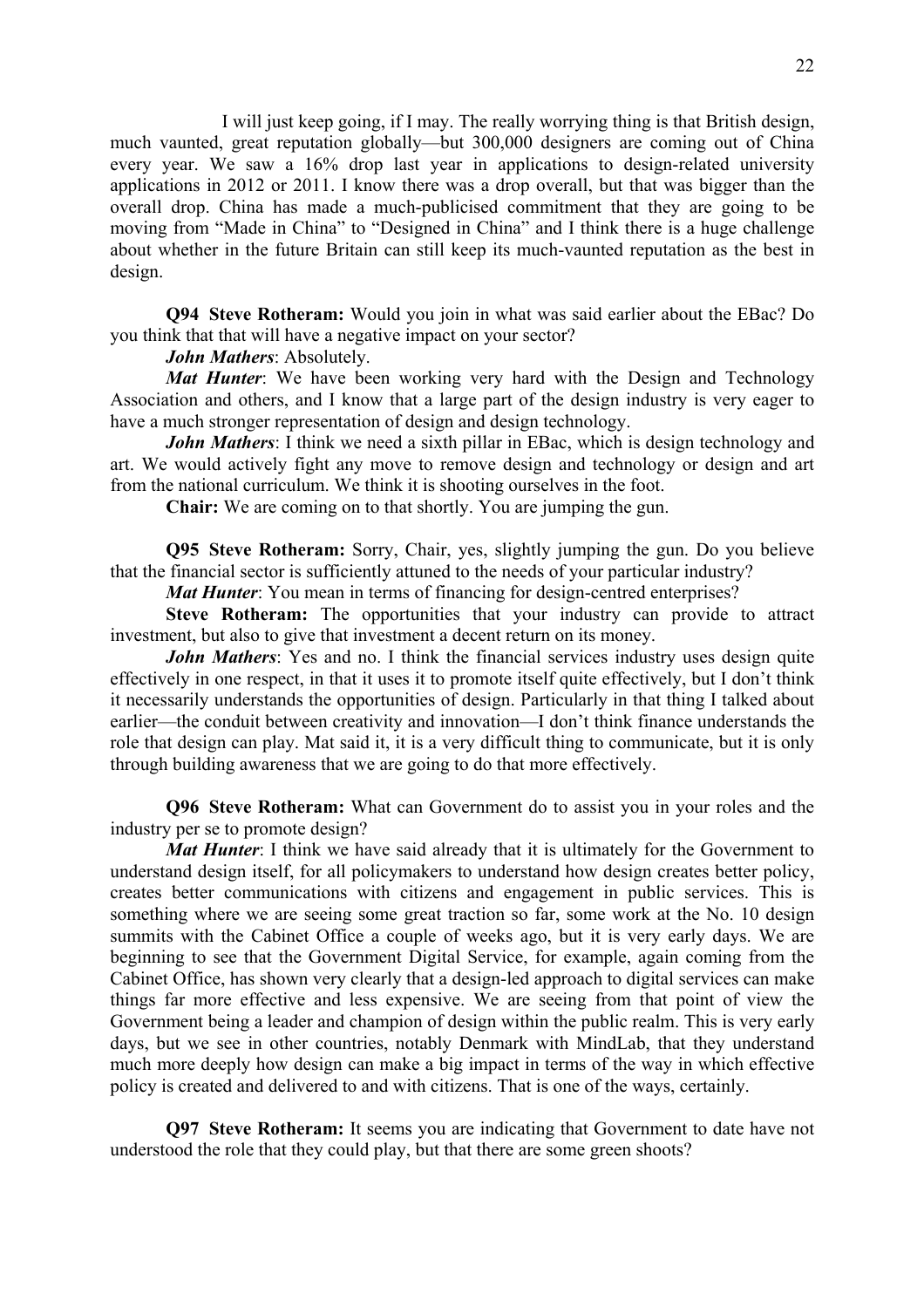*Mat Hunter*: Yes and no. If we take the Government departments that we have collaborated with in order to show effective design, clearly, as you know from our funders, we have worked with the Department of Communities and Local Government and BIS, but equally, over the past five years and more, we have worked with the Department of Health around infection control in hospitals and reducing violence and aggression in hospitals against staff. We have looked with the Home Office at design against crime. We are looking with the Department of Energy and Climate Change about how consumer behaviour affects the way in which they consume energy and therefore emit carbon. But I would say at the moment the volume of those discussions and engagements has diminished in the past couple of years rather than increased, so we have two things going on. One is a general sense of awareness and capability building of policymakers to understand the role of design. The other is sometimes some of the bigger showcase initiatives that begin to demonstrate that creative ways of thinking can help us with, as I have mentioned before, dementia, long-term care demand and all the rest of it. I think at the moment it is very mixed. We are seeing some green shoots, but we had a little bit more engagement before the past few years, I think.

*John Mathers*: There is one other thing that is slightly more tangible as well, which is procurement. The Government procurement system—I have experienced this on both sides of the fence now—is one of the most unwieldy procurement systems I have ever encountered in my entire life. It is a risk-averse system. It takes any chance of innovation or new opportunities out of the system, rather than building them in. It totally discourages smaller design firms from ever even getting involved in the process, because the amount of manpower and resource and time and money required to compete makes it untenable. There is clearly work going on in the Cabinet Office, which is a good example, but there is a huge amount more that can be done, and Government should be leading by example. If Government makes the procurement process easier, that should percolate down through all the other industries. We should make it easier for smaller companies to bid. We should make it perhaps not doing the whole thing in the round. Look at bidding for smaller chunks of the bigger pies so that more people can get involved. I think there is an awful lot that can be done in that particular respect.

**Q98 Steve Rotheram:** This is your great opportunity now, so magic wand time. If there is something tangible that you would like the Government to do and if there was any regulation specific to your industry that you would like to see done away with, according to rule 101, what would those two things be?

*John Mathers*: I have been told I must take the opportunity to write in with further thoughts, so we will probably do that on this particular one, but I think there are probably two things. One is there are clearly some parts of Government that are leading on this one, so how can we use those parts of Government to show best example, best practice? So let's think about how we can take that and show best practice. The second thing that we need to do is introduce a completely new way of looking at procurement so that we can eliminate the red tape, and have one consistent way of doing it so that if you have to go through the procurement hoop once then that is it, you don't ever have to go through it again. So you don't have to produce reams of paperwork that are of a completely different nature the next time around for another Department. Let's make it consistent.

**Q99 Mr Bradshaw:** When Britain has the best architects in the world, why are they all much more celebrated abroad than they are here?

*Mat Hunter*: That is a good question. We feel that the vast majority of the work the Design Council has done has been in driving up demand for design. We clearly have the talent and yet, be it Zaha Hadid or anyone else who started their architectural career here, they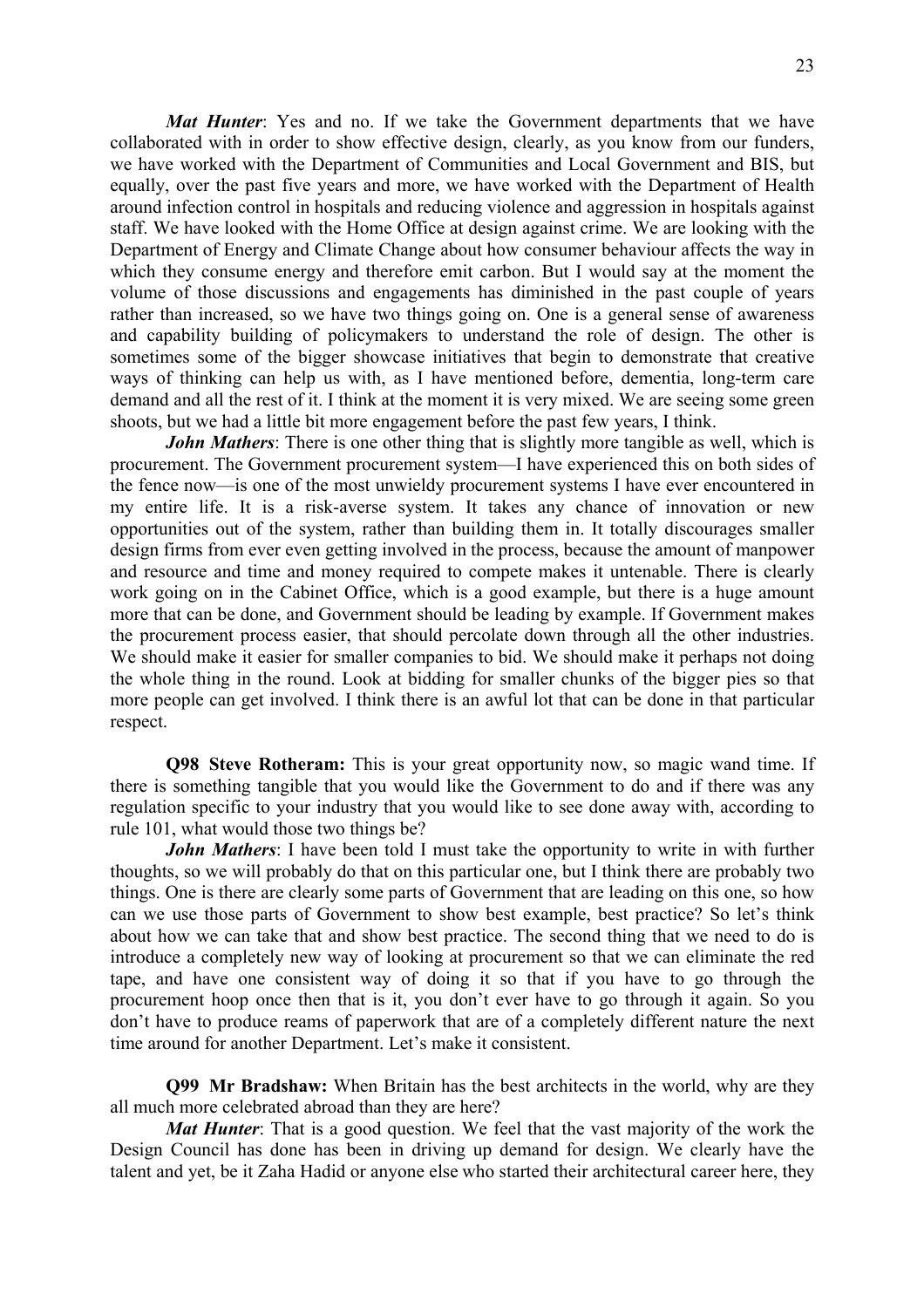are abroad. We don't really know. I think the simple truth is that at times when we are talking about innovation and the drive to create new things, in this country perhaps there can be a sense of being slightly more risk averse and therefore not willing to see an opportunity as an opportunity to innovate but merely an opportunity to get something wrong. So there is something to do with risk aversion and to do with the drive for innovation. It is not quite as strong in this country as we see in the tiger economies of Asia or, of course, in the USA.

**Q100 Mr Bradshaw:** Do you think the heir to the throne plays a helpful role in this regard?

*John Mathers*: If I can go back to your first question, I think that within the industry British architecture is widely regarded and widely recognised. I don't think that we publicise it as much as we should do and we can do more about that. Some of the things that we were discussing earlier about LOCOG could be an excellent opportunity to do just that. I wouldn't be able to answer your second question.

**Q101 Mr Bradshaw:** But you have a new governance status now, don't you, a bit more independent from Government, so you are freer to speak out about these things and champion our great modern architects?

*Mat Hunter:* Yes, and we will be, absolutely.

*John Mathers*: What we will be doing is championing great modern architecture rather than architects.

**Mr Bradshaw:** Excellent. I will look forward to that.

**Q102 Jim Sheridan:** You would have heard from the previous session the questions and answers about intellectual property, and it will be good to hear a perspective from the Design Council. You say that when companies try to protect their design products it is fraught with complexities. What do we mean by "fraught with complexities"?

*Mat Hunter*: They are big processes and the costs associated with them are quite onerous, and I think James Dyson was speaking recently about the cost of renewing protection. In general, they are large, complicated and often expensive processes that are much more suited to the resources of a large organisation than a small one.

*John Mathers*: I think it is the scale issue particularly. If we can make it easier and more affordable for smaller companies—

**Q103 Jim Sheridan:** How do we do that?

*John Mathers*: We have been working quite a lot, not particularly on my watch but previously, with the IPO, and we support all of the work they are doing in terms of simplifying the process and making it more accessible. I think they are doing a really good job and they just need to get the support to allow that to be progressed further down the track.

**Q104 Jim Sheridan:** Do you think the current law is effective?

*John Mathers*: No. We know that—

**Jim Sheridan:** All of this three strikes and you're out stuff doesn't necessarily affect you, but—

*John Mathers*: It doesn't affect us, but it is a good idea.

*Mat Hunter*: But in general we know that the take-up of intellectual property protection by the design industry is very low, and so that continues to be one of the areas to resolve.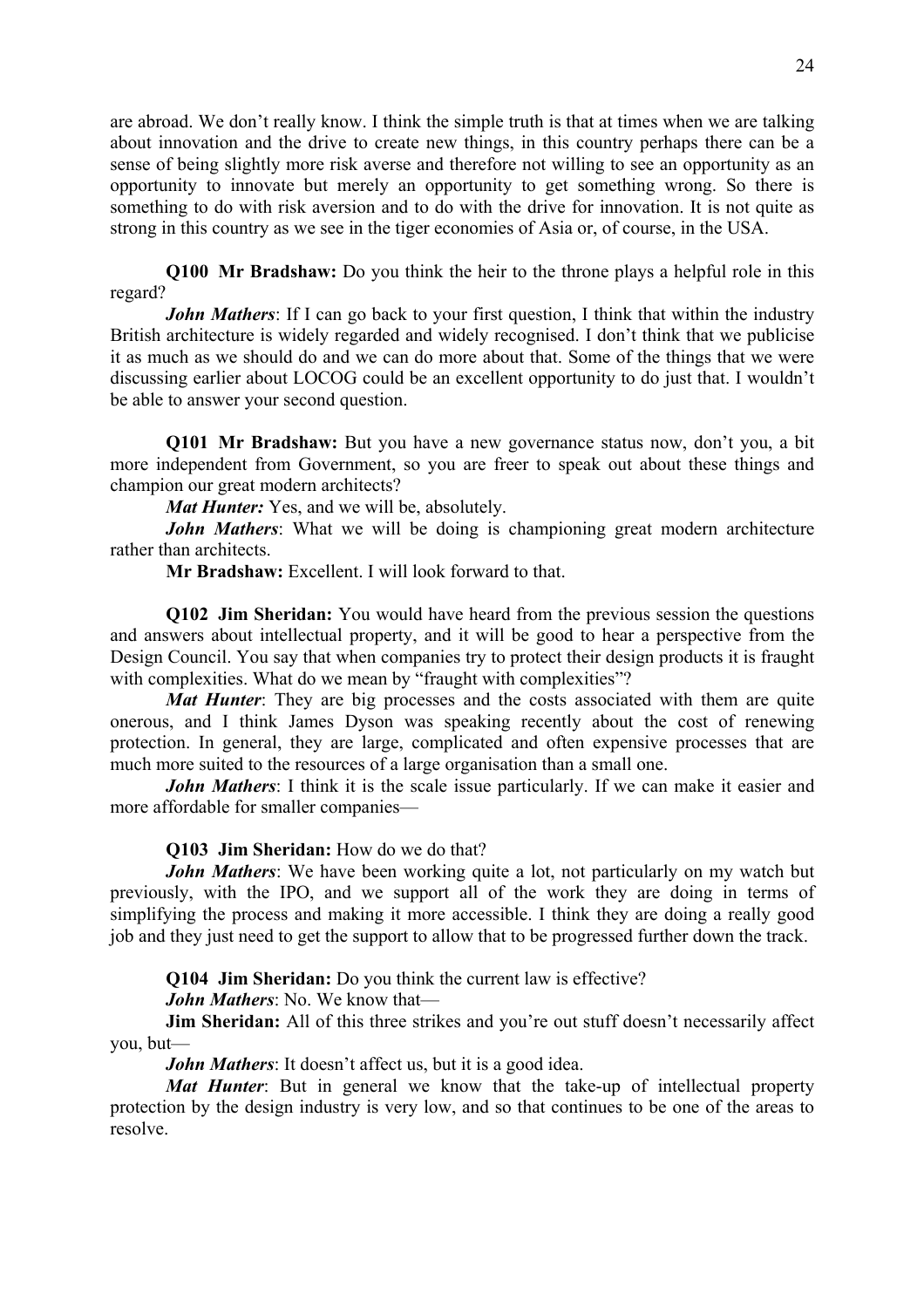**Q105 Chair:** I have had complaints from designers that it is very difficult to establish a sort of copyright on a design. Is that a problem that you encounter?

*John Mathers*: Yes. The trouble is that the high-publicity cases are usually between the L'Oreals and the Sainsburys of this world, who have the legal and financial back-up to be able to take that to court. Smaller organisations fall at the first hurdle, and I think that is part of it.

**Q106 Chair:** The British Brand Association has been campaigning on copycat packaging for a long time. Would you see that as an example of failure to enforce design copyright?

*John Mathers*: Yes, absolutely.

**Q107 Jim Sheridan:** You are probably aware that the Government is out just now to consultation on plain packaging and that there is some controversy about that. Do you have a view on that in terms of cigarette packaging?

*John Mathers*: In case anyone doesn't understand, this is about introducing completely plain packaging on cigarettes in particular and who knows where else it could go in the future? I personally think this is more of a brand issue than a packaging and design issue. It is about the power of the brand and the ability of the brand to communicate effectively over and above just something that appears on an individual pack. I think you will find that those big brand owners are more than up to dealing with the challenges that will arise from not being able to put their brand on a pack. They will use many other methods to make sure that their brand is communicated strongly.

**Q108 Mr Sutcliffe:** But it is interesting that the Government are going to regulate to make sure that it is unified and that, in my view, goes in the face of the ability of the companies to have their intellectual property. I know there is a health issue and we all understand the health issue around tobacco, but I think the principle is one that will have to be watched because it means it could happen, as you said, in other sectors.

*John Mathers*: I think ultimately it is an understanding of what the role of the state is. If the role of the state is to dictate what you can and cannot do, then there is not much the design industry can do about that.

**Chair:** I think that is slightly separate from the area we are looking at.

**Mr Sutcliffe:** It is an interesting issue.

**Q109 Paul Farrelly:** There are a couple of aspects of intellectual property, but before I do that, lest anybody thinks that the Design Council, by virtue of its name, is a fluffy quango that is an expensive luxury in times of austerity—I think you have dispelled that today—what would be really good is if you sent us some endorsements from the different types of companies that you have worked with so that we can look at those in black and white and potentially reproduce them, along the lines of the questions that Angie was putting to you earlier.

*John Mathers*: We would be very happy to do that. We have a lot of evidence, both the large tangible evidence but also the stories of the interventions that we can make. For us it is really important to tell those stories and we have many good examples.

**Q110 Paul Farrelly:** I have seen the drawing in *Design Review*, which in terms of appreciating the built environment goes to Ben's question of appreciating the architects and designers that we have in this country, and it is a great shame. Anyway, that is one hobbyhorse I have mentioned.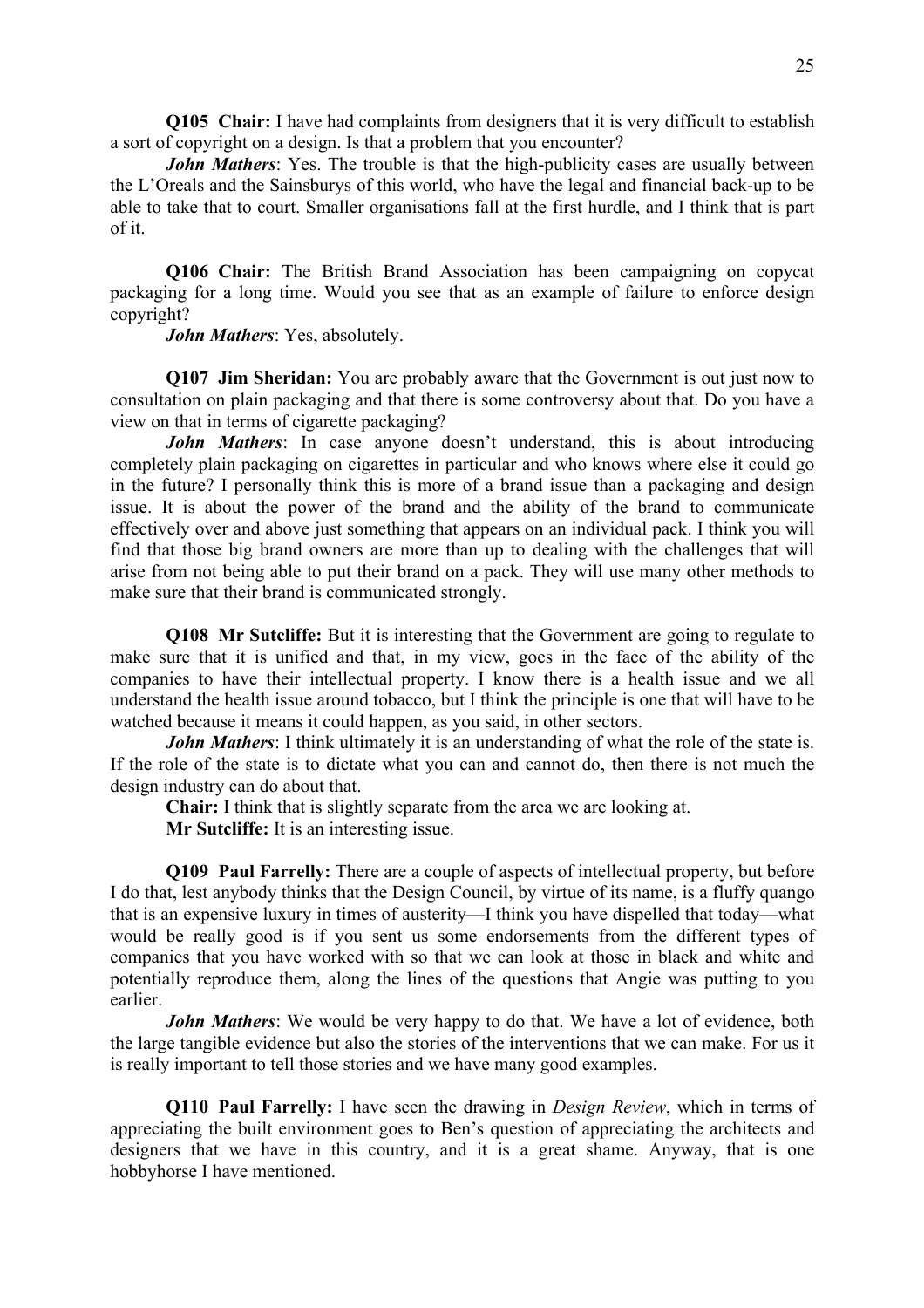My other hobbyhorse is the ceramics industry, which is very big in the Stoke-on-Trent area where I come from. For a number of years the ceramics industry has lobbied to be counted as a creative industry. You have to stop somewhere otherwise you will have every manufacturer in the definition, but it was really a plea for recognition because long gone are the days when you could turn out earthenware mugs of bad design and survive. Now design is at the forefront of everything. Just in the year that we have knighted Jonathan Ive, the Apple Brit, you mentioned that 300,000 designers are coming out of China every year. We see the effect of this day in, day out in the industry in my area, because as soon as a company produces a design on an industrial and professional scale, within weeks that design is copied and offered and sold around to major buyers at a third or quarter of the price, probably not of the same quality.

 One of the problems that we have is getting the Government to recognise that product marking and origin marking can not only have brand value but also help in the enforcement against counterfeit goods. For example, in the ceramics industry if you open a container-load of something purporting to be from Wedgwood at Felixstowe, you know it is fake because there is no parallel trade in it around the world. We don't import the stuff. That is an issue we have found it very difficult to get BIS to look at. They take the view that initiatives like this are protectionist in nature and do not see it as an attempt to promote our products. Have you given any thought to the issue of the role of origin marking in promoting brands and helping the enforcement of copyright by addressing the counterfeiting issue?

*John Mathers*: I will be perfectly honest, I don't think we have, but it is a very good topic to raise.

 **Paul Farrelly:** I want to get it on the record.

*John Mathers*: It is on the record now.

**Paul Farrelly:** The danger is if we just talk about copyright and film and books in this inquiry, so**—** 

*John Mathers*: Interestingly, on a strategy away day recently we were talking about the future role of the Design Council and, if our role is to promote great design, how we can tangibly do that more effectively. So it may be that there are things that we can be looking at around that.

 Somebody talked about tangible things that we could do more effectively. I think even in the short time I have been in this role, I have been in that BIS building several times, and as a building that is meant to be showcasing the best of creativity and innovation within Britain, it is one of the most disappointing and dull lobbies I have encountered in my entire life. If you go to places like Denmark, they use their government buildings in the most fantastic way to promote what their industry is all about, so that is what I think we should be doing.

**Chair:** We may have a BIS Minister come before us at some point so we will bear that in mind.

*John Mathers*: If you could ask him that, that would be great.

**Q111 Angie Bray:** Skills base. I know this is something you have been itching to get on to all morning, so we are finally there. This is obviously an issue of huge importance to you. What representations have you made to Government to include art and design teaching in schools?

*John Mathers*: I know that we have made our relevant submissions to the appropriate bodies whenever we have been asked and even when we have not been asked.

**Q112 Angie Bray:** What has been the reaction? What is the feedback? *John Mathers*: It disappears into a void, I think is the answer.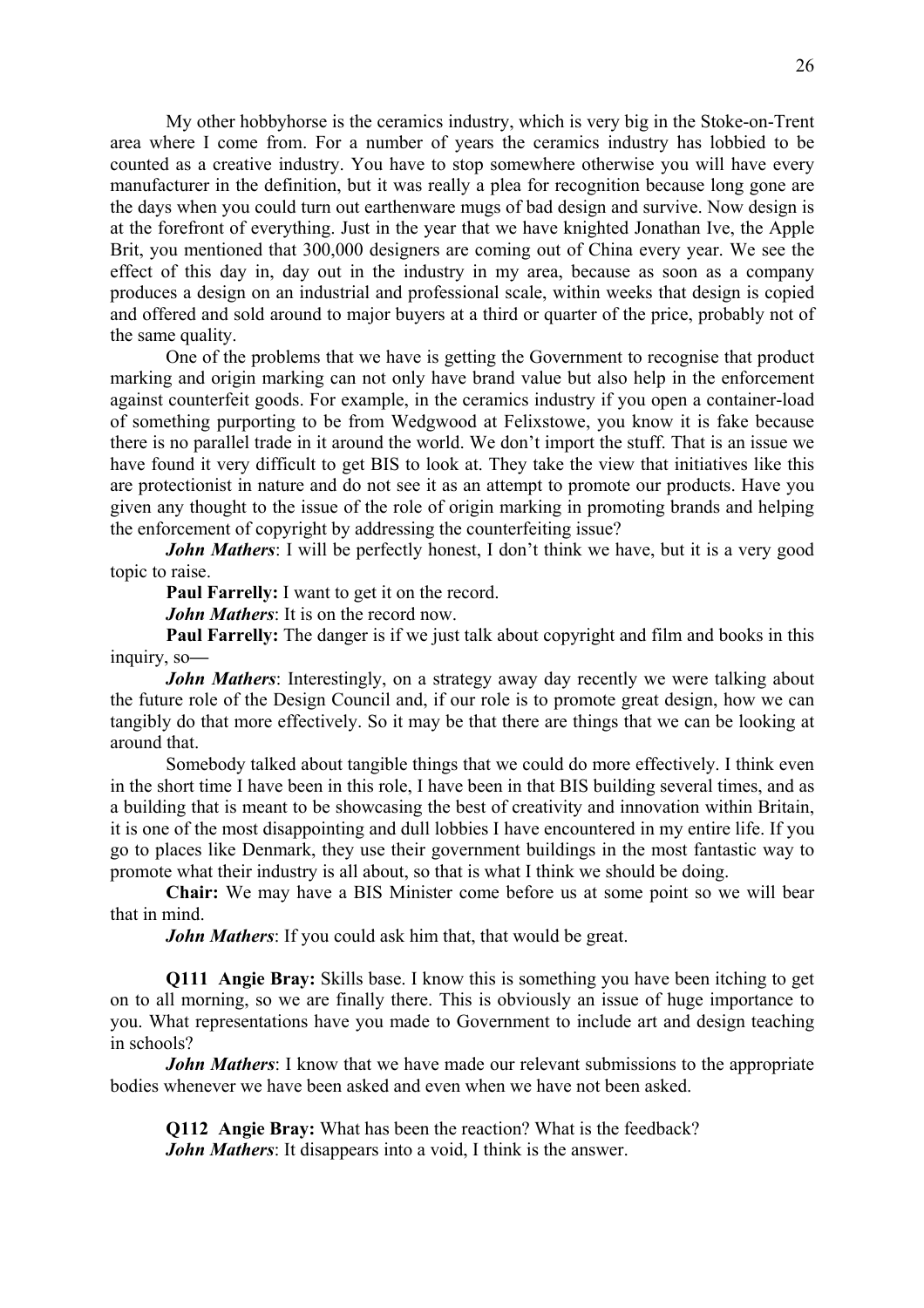*Mat Hunter*: We have been working to look at both primary education and secondary education. We did manage, I think, to get design and technology into primary, and then the question is around secondary. I think the question is always to what extent this is a really strong, powerful subject, which isn't sort of airy-fairy and lost in the abstract. I almost want to throw in something that came up a little bit in the previous submission around what we really mean. This is a lot to do with making and this is not always abstract expression. Design, as one of the creative industries, is fundamentally about making, so the arc of the submission has often been about, as Sir Christopher Frayling, the former Chairman of the Design Council and Director of the Royal College of Arts, said, "There are three Rs, reading, writing and wroughting", and so the sense has been very much that making things is incredibly important.

**Chair:** Reading, writing and what?

*Mat Hunter*: Wroughting, as in wrought iron. As much as design is a strongly intellectual exercise in imagining things and reshaping things, it is also about a practical act of making. The question was to what extent we try to suggest that it has a long lineage, it is an absolute basic and we need to bring it back in; it is not just some rather complicated, synthesised neologism of education. We are still in discussions, but it is very hard to make progress.

**Q113 Angie Bray:** I include myself as being a little bit—"confused" is too strong a word. We talk about including art and yet then I hear you talking about advising the National Health Service on protecting staff against violence. I wonder that has to do with teaching art in schools and how teaching art in schools is going to get somebody from good painting or whatever to advising the National Health Service on violence against staff?

*John Mathers*: There is a spectrum and that spectrum is art perhaps at one end, design in the middle, technology at the other end, and it is the blend of those skills that is the important blend. I know there was a lot of stuff in the press this weekend, with Mr Dyson talking about not encouraging art in school and rather encouraging science and technology. I think even he misses the argument to a certain extent in that it is the breadth of the thing in totality that is going to make a difference. It is the way you think about things and the way art, design, science and technology encourage a young mind to think about a problem and approach it from a different way that is the really important thing. It is that bit that we are really worried about missing from the curriculum.

**Q114 Angie Bray:** But you appreciate that time in a week is short to be teaching all the things you need to teach, and I can see that an awful lot of people do art who are not necessarily heads up on some of the issues you were talking about, which seem to carry a completely different skillset with them. Are you optimistic that the Government will at least see the point that somewhere in there, there is a very important mindset and skills that you are wanting to—

*John Mathers*: For me, it is the bit about the Government needing to be joined up. At one end we have Vince Cable and BIS pushing innovation and science as the essential future for Britain, and at the other end we are potentially taking away the feeder that will feed into making that a reality. I can't understand how it doesn't connect up.

*Mat Hunter*: We very much speak from the position of design, and one of the tricky things when we talk about design in education is that it is delivered in two components, art and design and design and technology. Design and technology is very much more a compound activity, where design and technology work together to make useful products and services for people. In art and design, often design is not connected to art and art is the act of self-expression and therefore there is a less clear link to industry.

**Angie Bray:** Yes, so maybe the design and technology is the—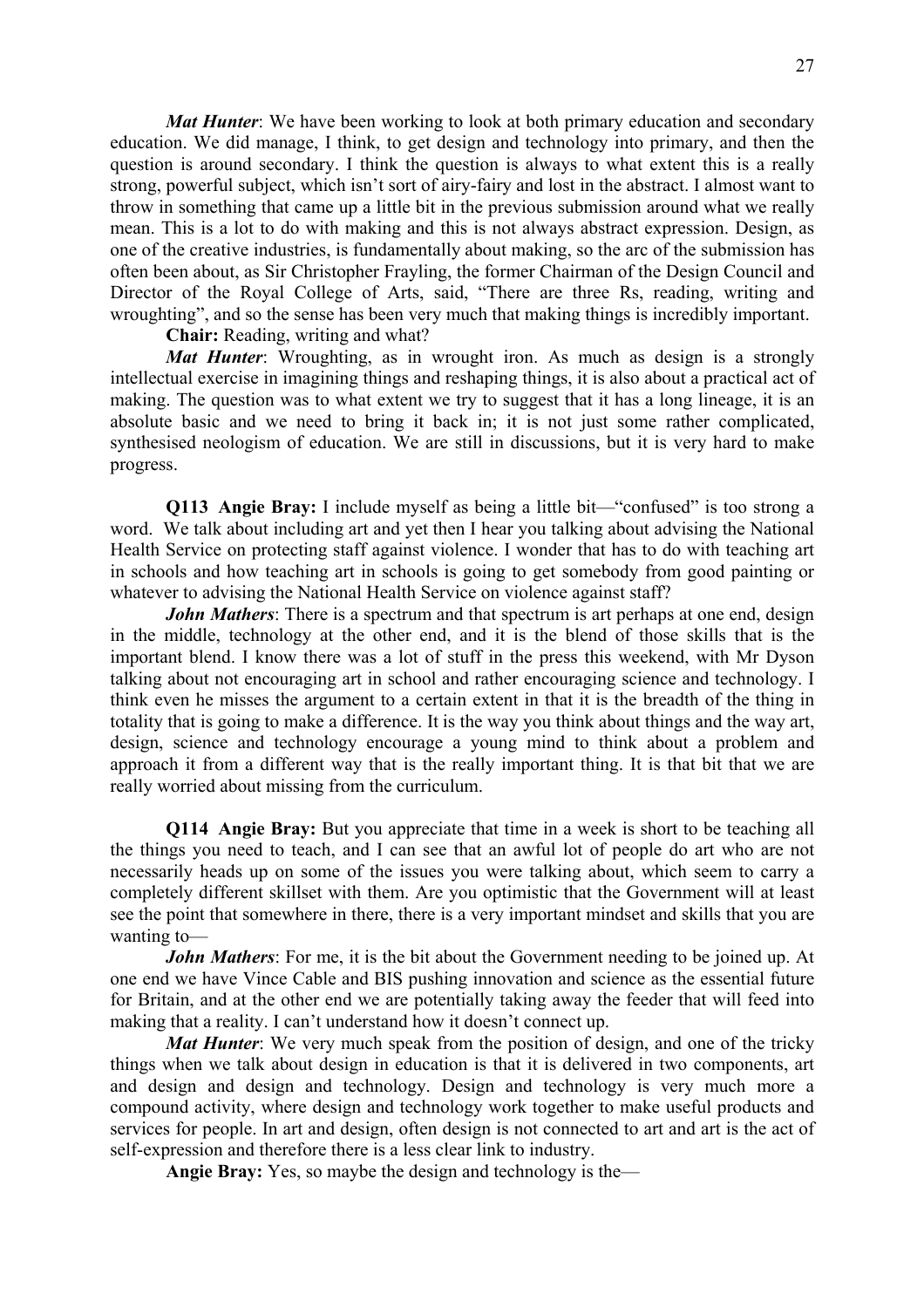*Mat Hunter*: That has been very much what we have been pushing, while recognising the role of art and design in terms of self-expression being very powerful. But yes, we speak from the role of design as an engine of innovation to make useful things for people that improve quality of life and drive economic growth.

*John Mathers*: But recognising it is all on a spectrum as well.

**Q115 Angie Bray:** Yes, but then you have the time issue, haven't you? How wide is the spectrum and how much time do you have?

 What I thought was interesting too, hearing from the witnesses from Pinewood, was that in many ways it is less about fluffiness. They are looking for the business skills and they are very keen on people being taught the business of creativity. Are you trying to persuade colleges and universities to embed business skills in their teaching of art and design? Is that something that you think is important?

*John Mathers*: Yes, it is very much so, and the National Skills Academy, for instance, is something that we strongly promote and are actively involved in, and wherever we can, we promote bringing business skills into the curriculum at an early stage.

**Q116 Angie Bray:** How widely is that already the case, or do you think it hasn't been done enough?

*John Mathers*: Not particularly. It is not as wide as it should be.

#### **Q117 Angie Bray:** Why isn't it?

*John Mathers*: I think it is because you don't have the right lecturers in place in the first place, and then it is not transferred to the student body. I think it is as simple as that.

**Q118 Angie Bray:** But could that be part of the confusion I was talking about earlier; that too many are drawn to it because they think it is going to be an artistic kind of event? *John Mathers*: Yes.

**Q119 Angie Bray:** They haven't prepared themselves for the fact there is a business requirement as well?

*John Mathers*: Yes. In that case, if you go back, there probably aren't enough advisors in schools who articulate effectively the story that we have been talking about here today.

*Mat Hunter*: It may also be a slight product of history, where design was taught at art school and everything else was taught at university. Again, there is a sort of historic bifurcation where collaboration wasn't possible between the business department and the design department.

**Angie Bray:** That is a good point.

*John Mathers*: It goes back to that example I talked about—Reed's school. If you call something FutureTech and put it in the most amazing building, it suddenly becomes real for kids in a way that going into the old DT building just didn't.

**Q120 Paul Farrelly:** I am a school governor. From recent conversations at my school's governing body, I can sympathise with your fears about design technology, because I think the reality is that where schools are influenced by what the Government wants to measure, they will choose that subject because otherwise they will drop down the league tables. Subjects such as yours, which are not part of that, will wither and die. Would you agree that we need to be very careful about the unintended consequences of what we do, in the same way that we, as a Labour Government, should have thought through the